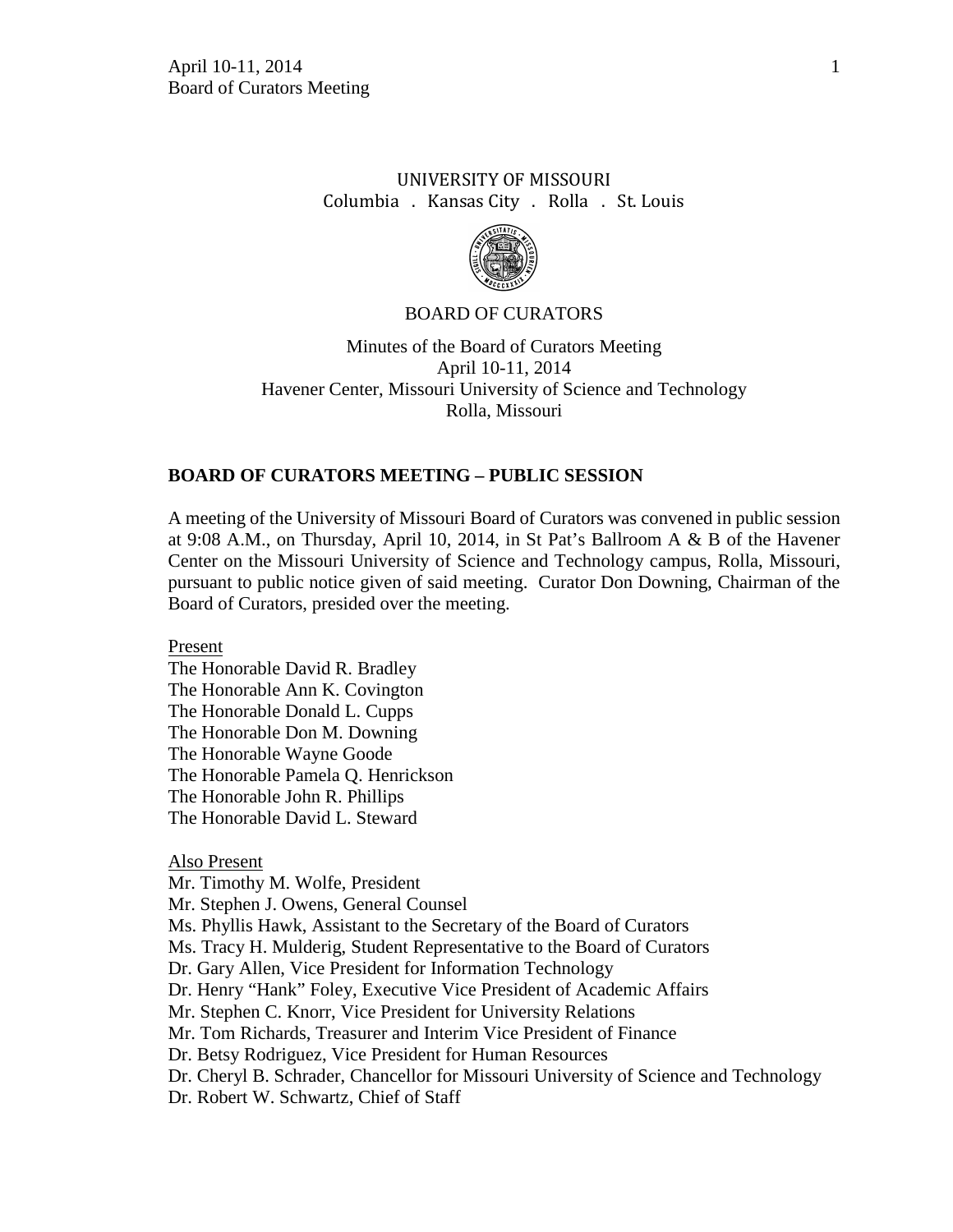Mr. John Fougere, Chief Communications Officer, UM System Media representatives

#### Appointment of Temporary Secretary of the Board of Curators

It was recommended by Chairman Downing, moved by Curator Cupps and seconded by Curator Goode, that in the absence of Secretary Harmon, Phyllis Hawk be approved to act as temporary Secretary of the Board of Curators.

Roll call vote:

Curator Bradley was absent. Curator Covington voted yes. Curator Cupps voted yes. Curator Downing voted yes. Curator Goode voted yes. Curator Henrickson voted yes. Curator Phillips voted yes. Curator Steward was absent.

The motion carried.

The oath of office was administered to Tracy H. Mulderig as the new Student Representative to the Board of Curators.

#### **General Business**

# Approval of Board of Curators Executive Committee and Board Standing Committee Appointments, 2014

It was recommended by Chairman Downing, moved by Curator Henrickson and

seconded by Curator Phillips, that the following Board of Curators Executive Committee

and Standing Committees appointments be approved for 2014:

### **Executive Committee**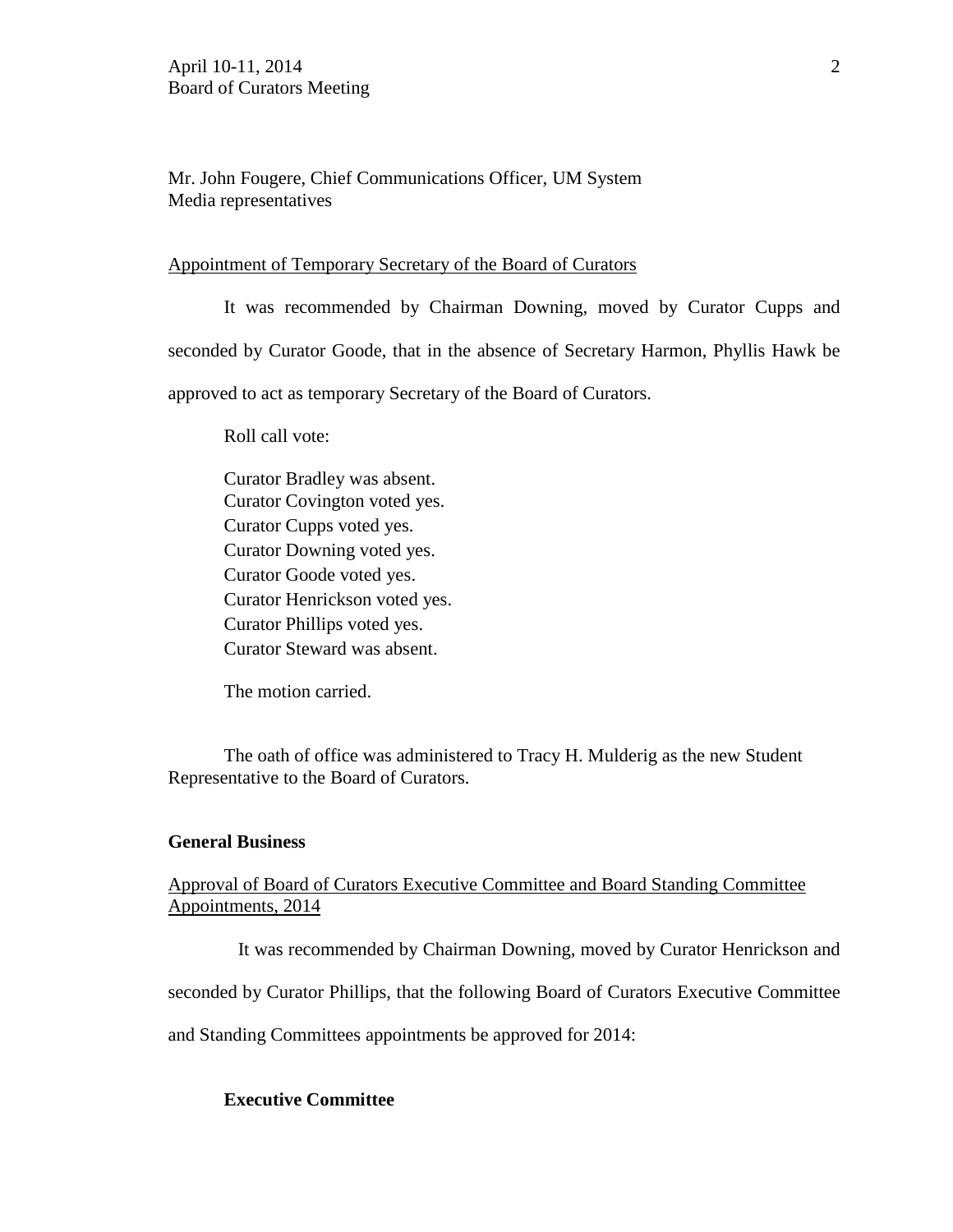April 10-11, 2014 3 Board of Curators Meeting

Don M. Downing, Chairman Donald L. Cupps David L. Steward

#### **Academic, Student and External Affairs Committee**

David L. Steward, Chairman Ann K. Covington Donald L. Cupps Pamela Q. Henrickson Tracy Mulderig, Student Representative

#### **Audit Committee**

Pamela Q. Henrickson, Chairwoman David R. Bradley Wayne Goode John R. Phillips David L. Steward

### **Compensation and Human Resources Committee**

John R. Phillips, Chairman David R. Bradley Donald L. Cupps Wayne Goode Pamela Q. Henrickson

#### **Finance Committee**

Ann K. Covington, Chairwoman Donald L. Cupps Wayne Goode John R. Phillips David L. Steward Tracy Mulderig, Student Representative

#### **Governance, Resources and Planning Committee**

Wayne Goode, Chairman David R. Bradley Ann K. Covington Don Downing, ex officio Tim Wolfe, ex officio

Roll call vote:

Curator Bradley was absent. Curator Covington voted yes.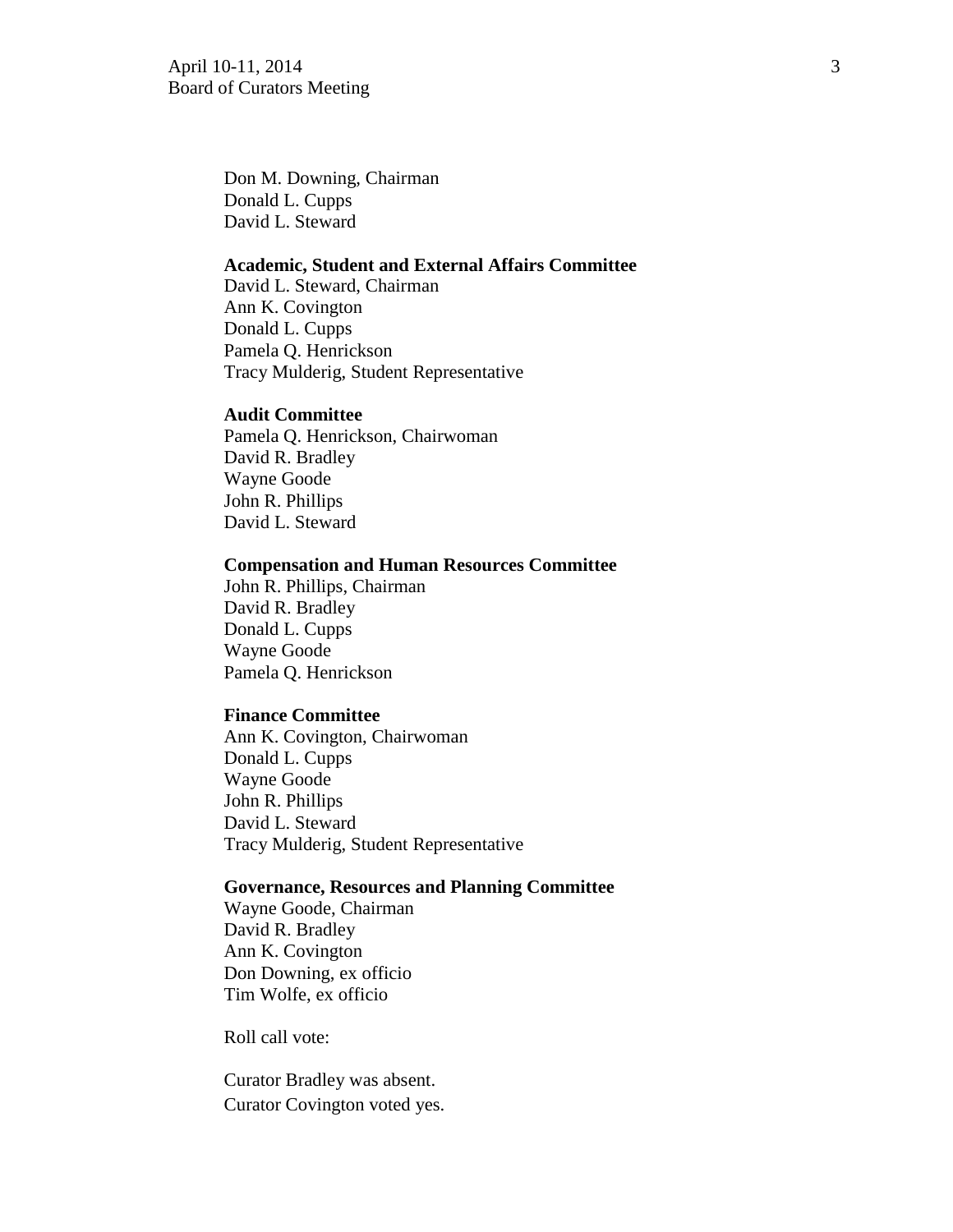Curator Cupps voted yes. Curator Downing voted yes. Curator Goode voted yes. Curator Henrickson voted yes. Curator Phillips voted yes. Curator Steward was absent.

The motion carried.

### Resolution for Executive Session of the Board of Curators Meeting

It was moved by Curator Cupps and seconded by Curator Phillips, that there shall

be an executive session with a closed record and closed vote of the Board of Curators

meeting April 10 and 11, 2014 for consideration of:

- **Section 610.021(1), RSMo**, relating to matters identified in that provision, which include legal actions, causes of action or litigation, and confidential or privileged communications with counsel; and
- **Section 610.021(2), RSMo,** relating to matters identified in that provision, which include leasing, purchase, or sale of real estate; and
- **Section 610.021(3), RSMo**, relating to matters identified in that provision, which include hiring, firing, disciplining, or promoting of particular employees; and
- **Section 610.021(12), RSMo, relating to matters identified in that provision,** which include sealed bids and related documents and sealed proposals and related documents or documents related to a negotiated contract; and
- **Section 610.021 (13), RSMo**, relating to matters identified in that provision, which include individually identifiable personnel records, performance ratings, or records pertaining to employees or applicants for employment; and
- **Section 610.021 (14), RSMo**, relating to matters which are protected from disclosure by law; and
- **Section 610.021 (17), RSMo**, relating to matters identified in that provision, which include confidential or privileged communications between a public governmental body and its auditor.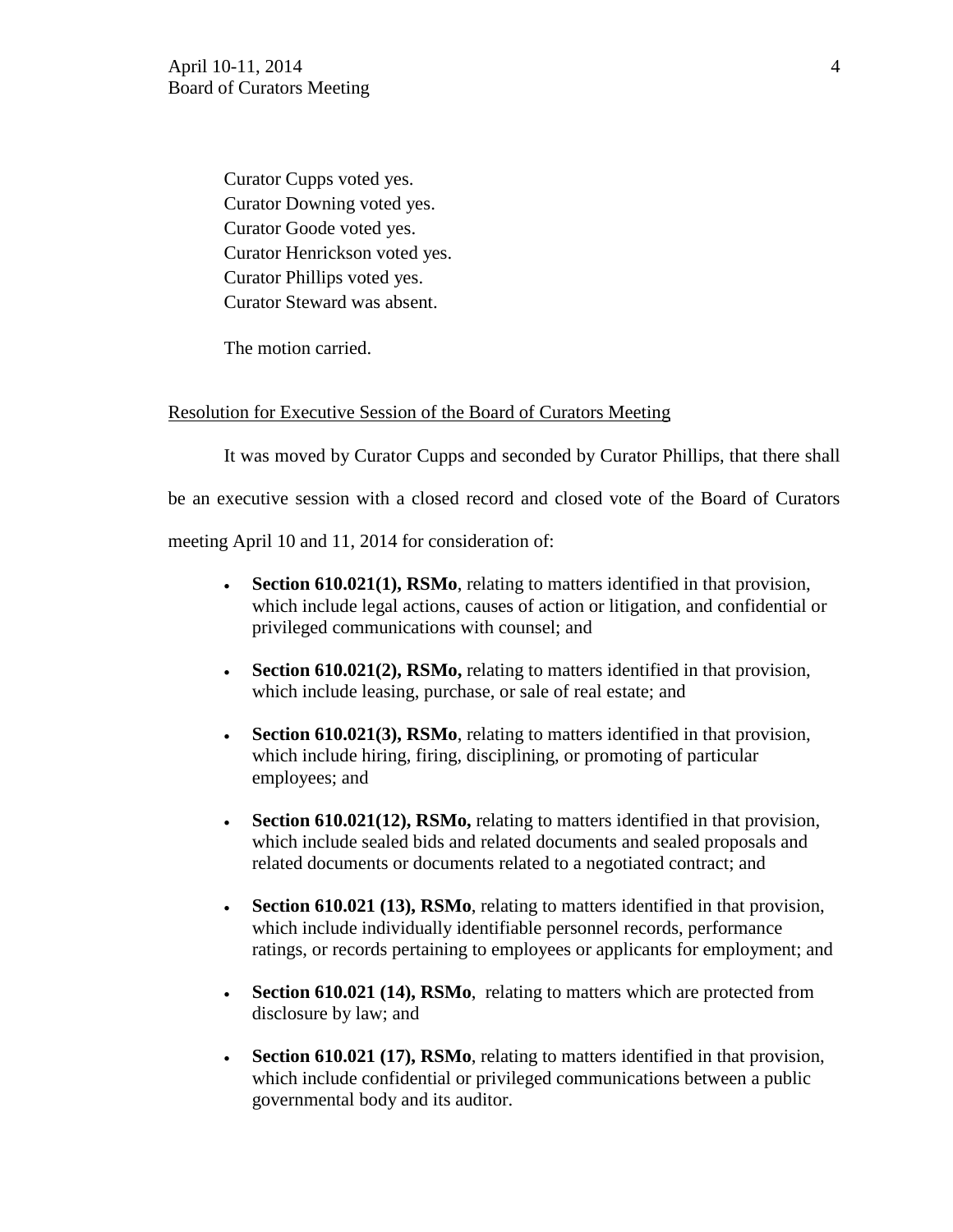Roll call vote:

Curator Bradley was absent. Curator Covington voted yes. Curator Cupps voted yes. Curator Downing voted yes. Curator Goode voted yes. Curator Henrickson voted yes. Curator Phillips voted yes. Curator Steward was absent.

The motion carried.

### **Compensation and Human Resources Committee**

A meeting of the Compensation and Human Resources Committee was convened at 9:18 A.M. and recessed at 9:20 A.M. on Thursday April 10, 2014.

### **Academic, Student and External Affairs Committee**

A meeting of the Academic, Student and External Affairs Committee was convened at 9:20 A.M. and recessed at 9:50 A.M. on Thursday April 10, 2014.

#### Information

1. The University Of Missouri/University of the Western Cape Partnerships: A Message to the World – presented by Brian O'Connell, Rector, University of the Western Cape (slides on file)

#### Action

Additional Action - Resolution for Brian O'Connell, Rector, University of the Western Cape

It was endorsed by President Wolfe, recommended by the Academic, Student and

External Affairs Committee, moved by Curator Cupps and seconded by Curator

Henrickson, that the following resolution recognizing Brian O'Connell, Rector of the

University of the Western Cape, be approved: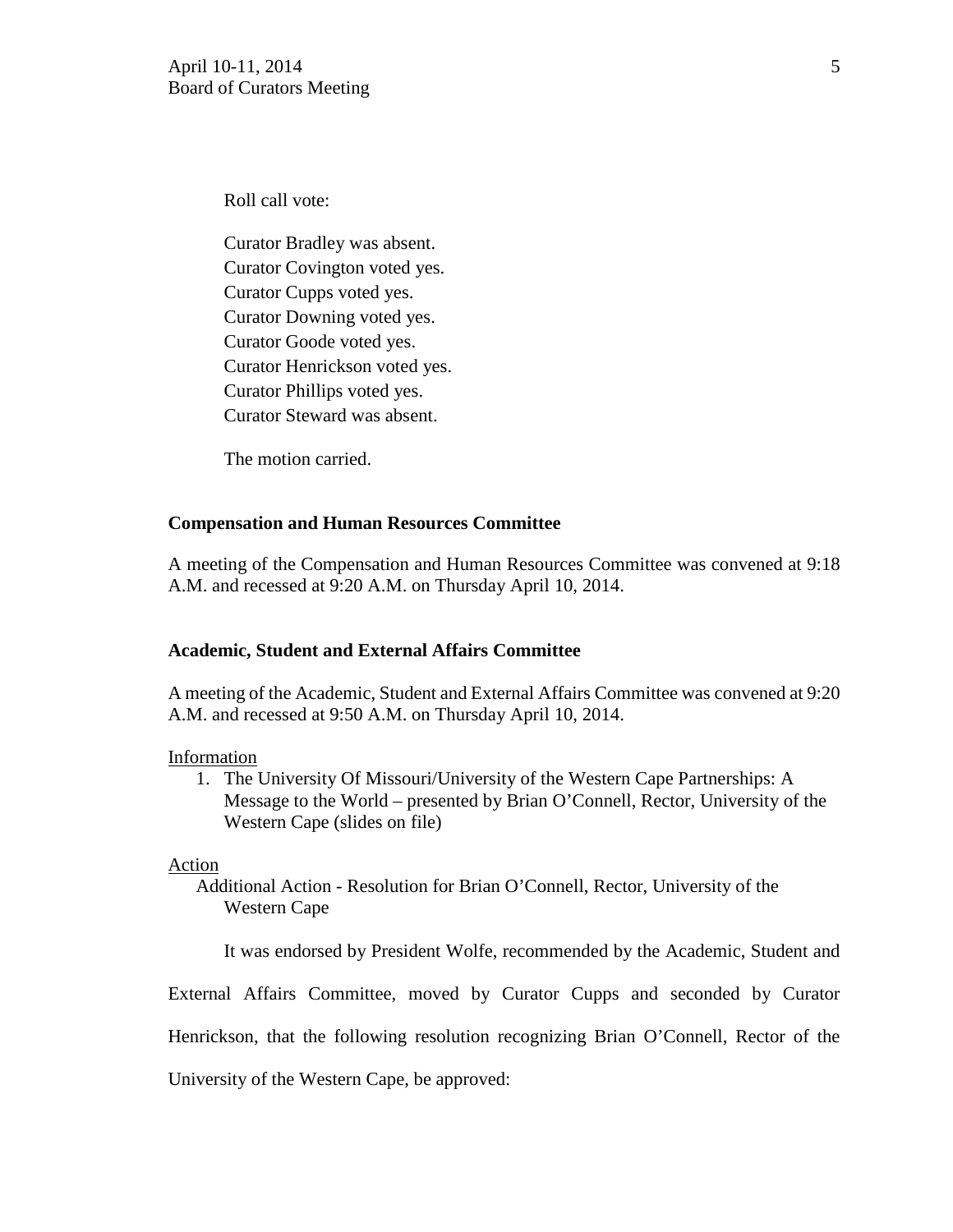#### RESOLUTION

WHEREAS, Brian O'Connell has served with distinction since assuming his first position at the University of the Western Cape in 1985 through his current position as UWC's rector, which is UWC's chief executive; and

WHEREAS, he has provided the passionate leadership necessary to take UWC from near bankruptcy to its current status as one of the top ranked and most well respected research universities on the African continent; and

WHEREAS, since 1986, he has been a great friend to the University of Missouri System through his involvement in the outstanding partnership between UM System and UWC. His calm, intelligent leadership has been essential in promoting and sustaining this remarkably successful partnership; and

WHEREAS, he has promoted UWC's identity as that of an engaged university focused on teaching the next generation of leaders for the new South African democracy, and promoting a culture at UWC that fosters deep intellectual engagement through teaching, research and service with present day challenges; and

WHEREAS, he has been recognized worldwide for his exceptional leadership and remarkable accomplishments, while maintaining a friendly, humble and supportive demeanor that only enhances his ability to work with diverse groups to accomplish laudable goals in higher education and in the larger society; and

WHEREAS, because of his extraordinary accomplishments, he was conferred an Honorary Doctorate of Humane Letters from the University of Missouri-Columbia in 2011:

NOW, THEREFORE, BE IT RESOLVED, that the Board of Curators, on behalf of the students, faculty, staff and alumni of the University of Missouri System, and on behalf of the citizens of the State of Missouri, does hereby adopt this resolution in appreciation of the dedicated and devoted service of Brian O'Connell; and

BE IT FURTHER RESOLVED, that the Secretary of the Board of Curators cause this resolution to be spread upon the minutes of this meeting and a duly inscribed copy thereof be furnished to Brian O'Connell.

Roll call vote:

Curator Bradley was absent.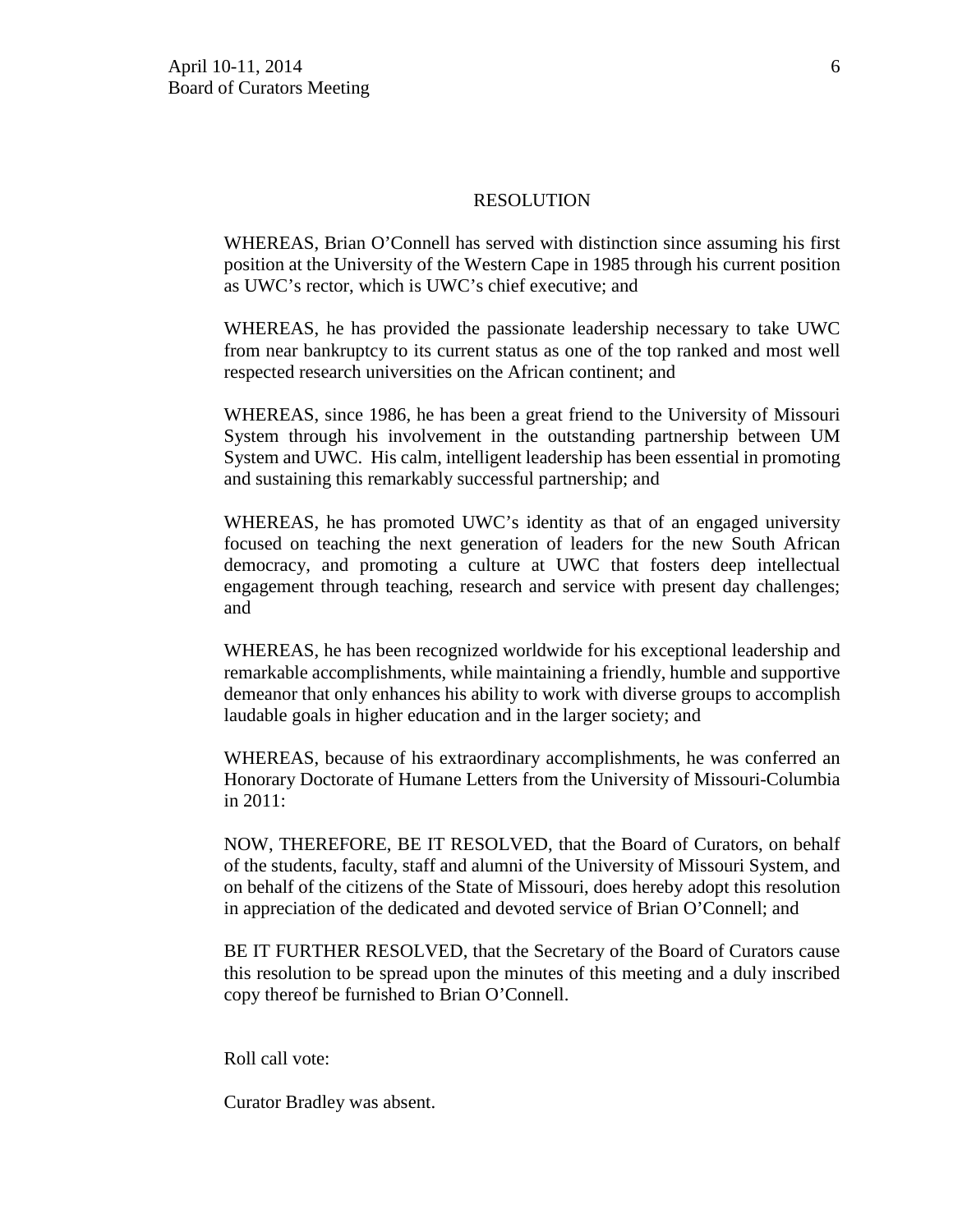Curator Covington voted yes. Curator Cupps voted yes. Curator Downing voted yes. Curator Goode voted yes. Curator Henrickson voted yes. Curator Phillips voted yes. Curator Steward was absent.

The public session of the Board of Curators meeting recessed at 9:50 A.M. on Thursday, April 10, 2014.

#### **EXECUTIVE SESSION**

A meeting of the University of Missouri Board of Curators was convened in executive session at 9:55 A.M., on Thursday, April 10, 2014, in the Silver and Gold Room of the Havener Center on the Missouri University of Science and Technology campus, Rolla, Missouri, pursuant to public notice given of said meeting. Curator Don Downing, Chairman of the Board of Curators, presided over the meeting.

Present

The Honorable David R. Bradley The Honorable Ann K. Covington The Honorable Donald L. Cupps The Honorable Don M. Downing The Honorable Wayne Goode The Honorable Pamela Q. Henrickson The Honorable John R. Phillips The Honorable David L. Steward

Also Present Mr. Timothy M. Wolfe, President Mr. Stephen J. Owens, General Counsel Dr. Betsy Rodriguez, Vice President for Human Resources Mr. Tom Meredith, AGB Consultant

### **Compensation and Human Resources Committee – Executive Session**

Report on Personnel and Contracts – presented by Chairman Phillips

No action taken by Board.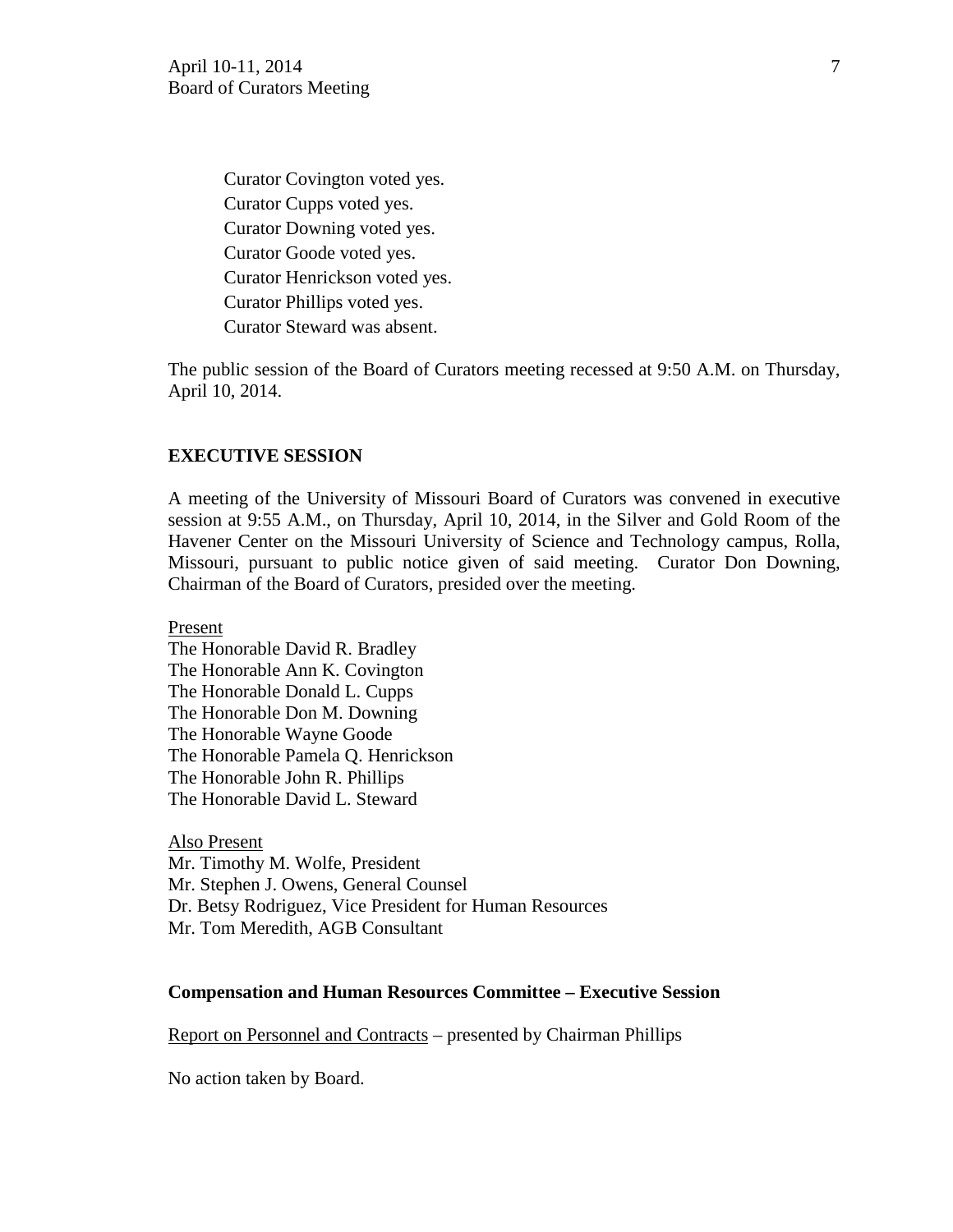The executive session of the Board of Curators meeting recessed at 1:20 P.M.

### **PUBLIC SESSION**

A meeting of the University of Missouri Board of Curators was reconvened in public session at 1:24 P.M., on Thursday, April 10, 2014, in St Pat's Ballroom A&B of the Havener Center on the Missouri University of Science and Technology campus, Rolla, Missouri, pursuant to public notice given of said meeting. Curator Don Downing, Chairman of the Board of Curators, presided over the meeting.

### Present

The Honorable David R. Bradley The Honorable Ann K. Covington The Honorable Donald L. Cupps The Honorable Don M. Downing The Honorable Wayne Goode The Honorable Pamela Q. Henrickson The Honorable John R. Phillips The Honorable David L. Steward

#### Also Present

Mr. Timothy M. Wolfe, President Mr. Stephen J. Owens, General Counsel Ms. Phyllis Hawk, Assistant to the Secretary of the Board of Curators Miss Tracy H. Mulderig, Student Representative to the Board of Curators Dr. Gary Allen, Vice President for Information Technology Dr. Henry "Hank" Foley, Executive Vice President of Academic Affairs Dr. Thomas F. George, Chancellor for University of Missouri – St. Louis Mr. Stephen C. Knorr, Vice President for University Relations Dr. R. Bowen Loftin, Chancellor for University of Missouri-Columbia Mr. Leo E. Morton, Chancellor for University of Missouri – Kansas City Mr. Tom Richards, Treasurer and Interim Vice President of Finance Dr. Betsy Rodriguez, Vice President for Human Resources Dr. Cheryl B. Schrader, Chancellor for Missouri University of Science and Technology Dr. Robert W. Schwartz, Chief of Staff Mr. John Fougere, Chief Communications Officer, UM System Media representatives

#### **General Business**

Review of Consent Agenda – no discussion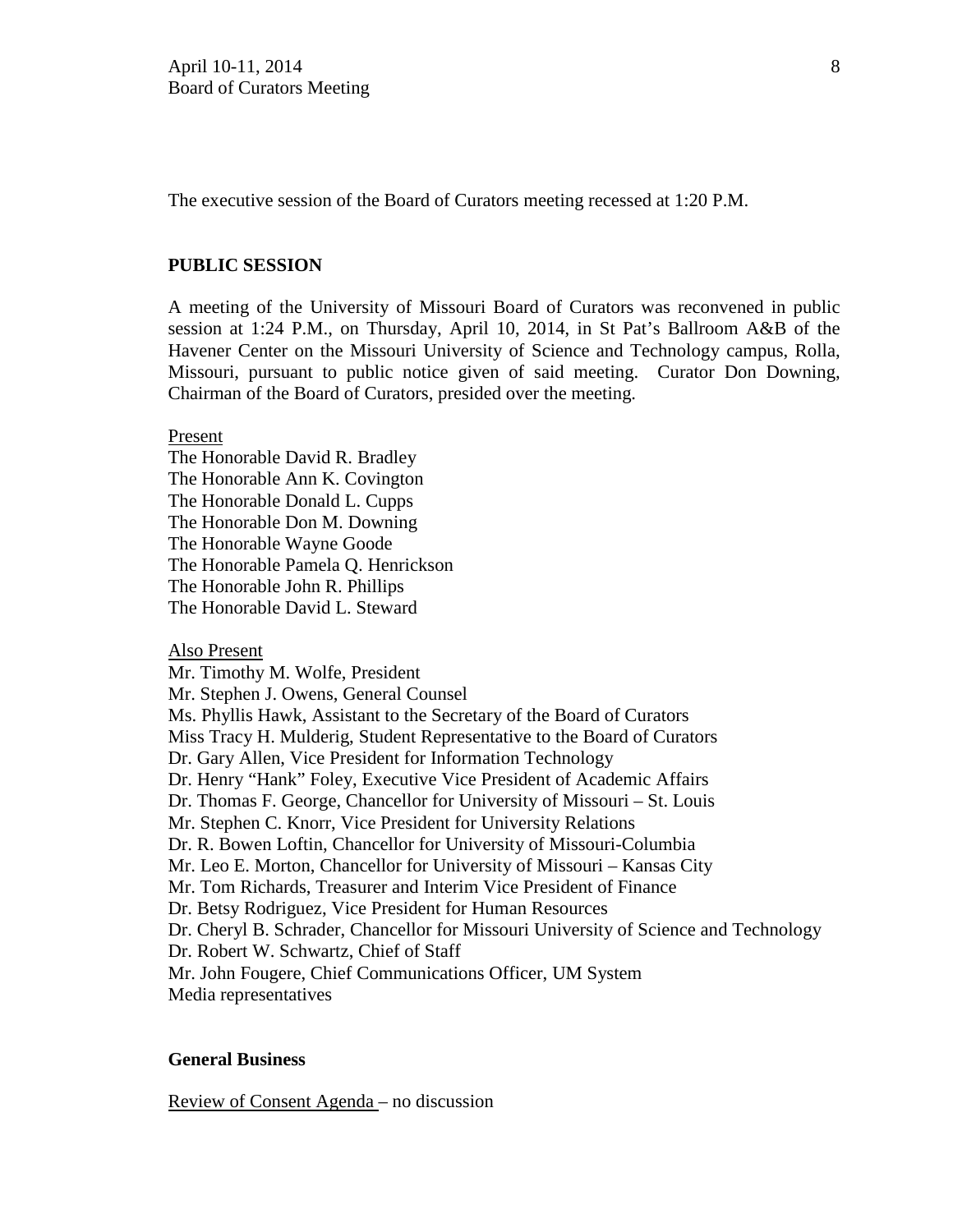### Approval of 2015 Board of Curators Meeting Calendar

It was recommended by Chairman Downing, endorsed by President Wolfe, moved by Curator Goode and seconded by Curator Steward, that the proposed 2015 Board of Curators meeting calendar be approved as follows:

## PROPOSED 2015 BOARD OF CURATORS MEETING CALENDAR

| <b>DAYS</b>     | <b>DATES</b>   | <b>LOCATION</b>       |
|-----------------|----------------|-----------------------|
| Thursday-Friday | February 5-6   | UM - Columbia         |
| Thursday-Friday | April 9-10     | Missouri S&T          |
| Thursday-Friday | June 25-26     | Columbia, Missouri    |
| Friday          | July 24        | 2-3 hour TelePresence |
| Thursday-Friday | October 1-2    | $UM - Kansas City$    |
| Thursday-Friday | December 10-11 | $UM - St. Louis$      |

Roll call vote:

Curator Bradley voted yes. Curator Covington voted yes. Curator Cupps voted yes. Curator Downing voted yes. Curator Goode voted yes. Curator Henrickson voted yes. Curator Phillips voted yes. Curator Steward voted yes.

The motion carried.

Board of Curators standing committee meetings were convened at 1:25 P.M. and concluded at 3:55 P.M. on Thursday, April 10, 2014. Committee actions were presented to the full Board for action following each Committee vote.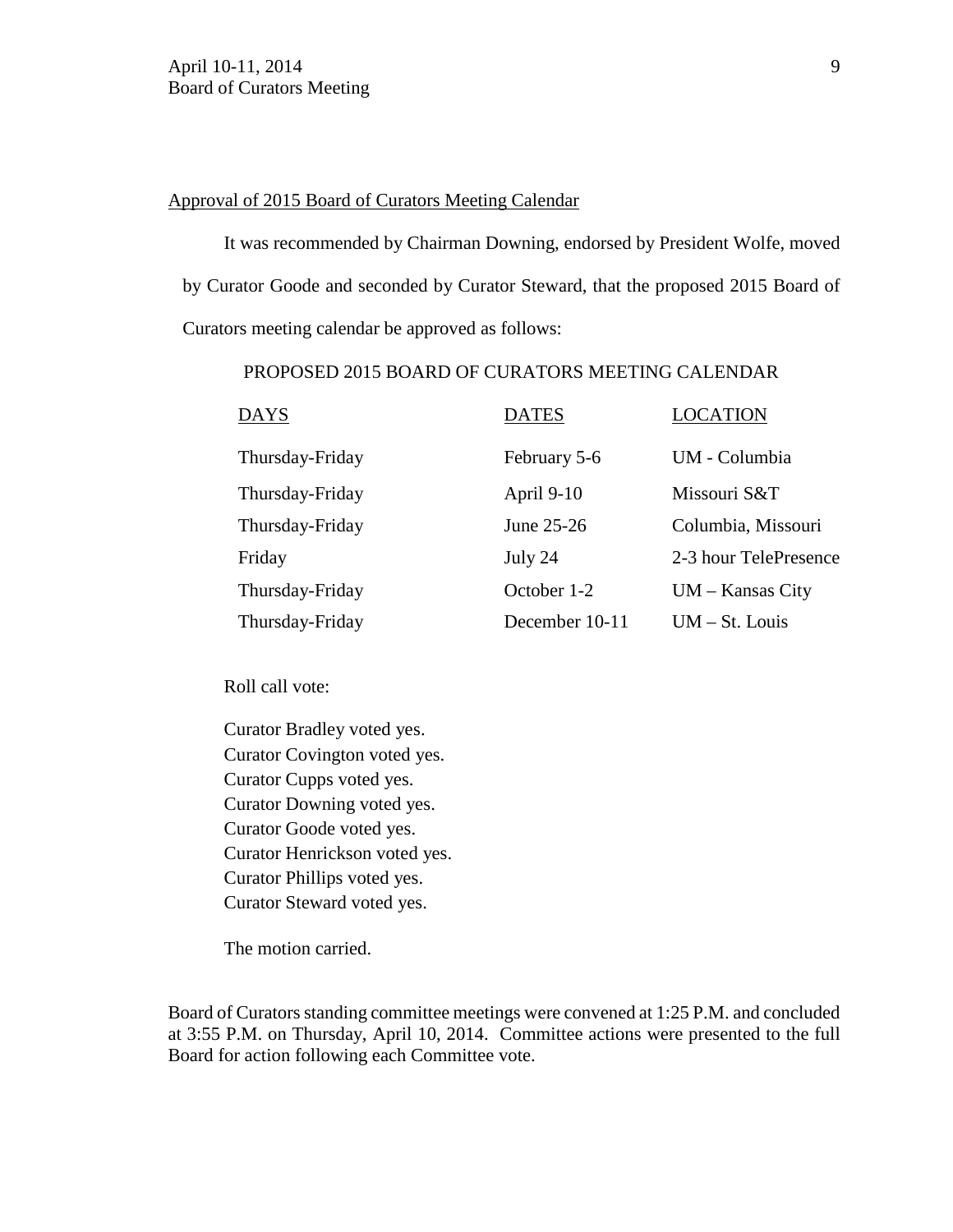## **Compensation and Human Resources Committee**

Curator Phillips provided time for discussion of committee business.

## Information

- 1. Recommendations of Total Rewards Ad Hoc Task Force presented by Vice President Rodriguez
- 2. Annual Retirement Plan Valuation presented by Vice President Rodriguez and Howard Rog of Segel Company

## Action

2. Retirement Plan Actuarial Assumptions

Approval of Retirement Plan Actuarial Assumptions

It was recommended by Vice President Rodriguez, endorsed by President Wolfe,

recommended by the Compensation and Human Resources Committee, moved by Curator

Phillips and seconded by Curator Covington, that the following action be approved:

that, the assumed investment rate of return, and amortization schedule assumptions for the University of Missouri's Retirement Plan, be changed as follows:

- Investment rate of return of 7.75%
- 30 year closed amortization

Roll call vote:

Curator Bradley voted yes. Curator Covington voted yes. Curator Cupps voted yes. Curator Downing voted yes. Curator Goode voted yes. Curator Henrickson voted yes. Curator Phillips voted yes. Curator Steward voted yes.

The motion carried.

## **Finance Committee**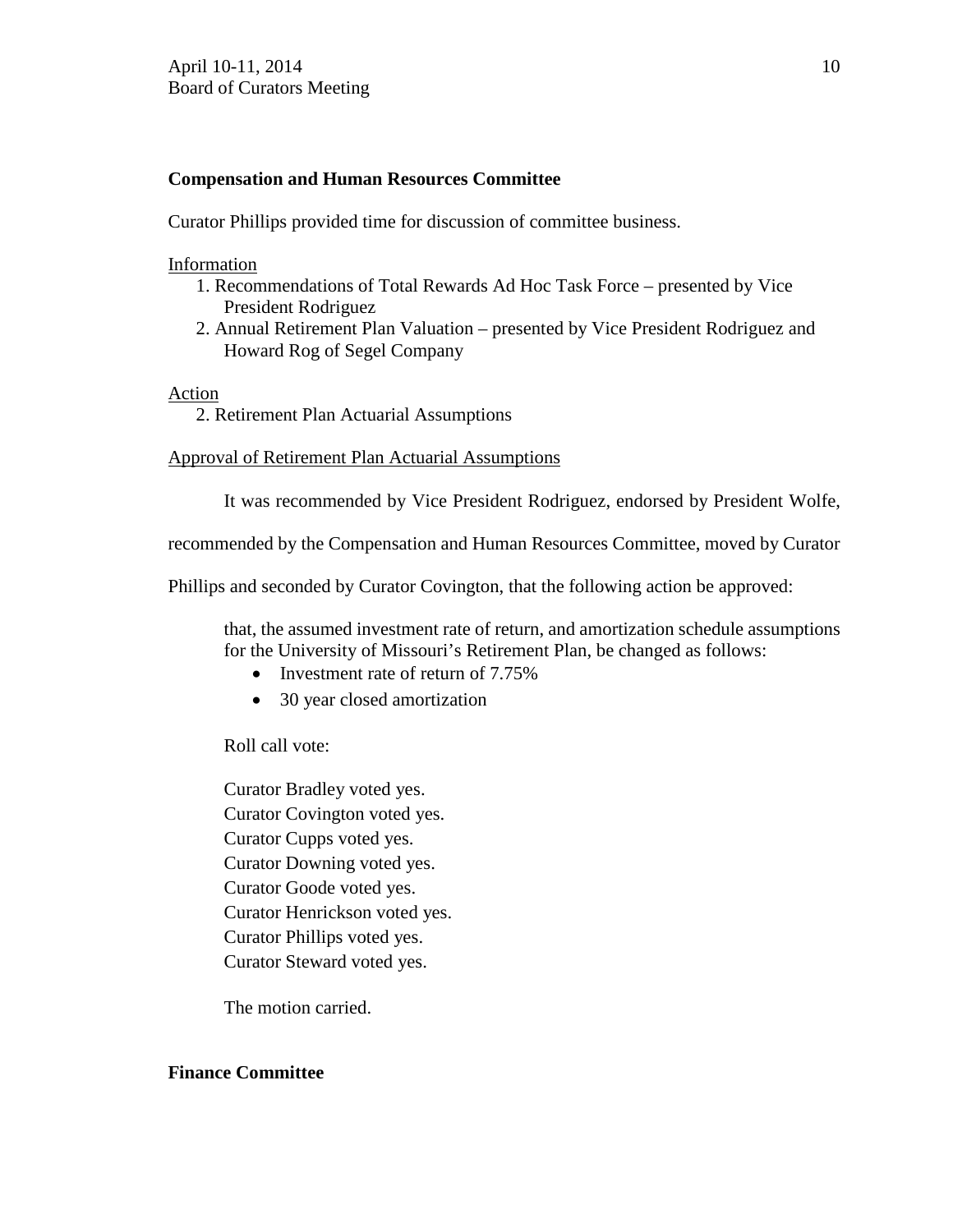Chairwoman Covington provided time for discussion of committee business.

Information

- 1. Preliminary Fiscal Year 2015 Budget, UM (information and slides on file)
- 2. Annual Debt Portfolio Review, UM (information and slides on file)

# **Audit Committee**

Chairwoman Henrickson provided time for discussion of committee business.

Information

- 1. Fiscal Year 2013 A-133 Audit Report and NCAA Agreed Upon Procedures Reports, UM (information and slides on file)
- 2. Fiscal Year 2014 External Audit Scope, UM (information and slides on file)
- 3. Internal Audit Quarterly and Follow-up Reports, UM (information and slides on file)

# **Academic, Student and External Affairs Committee**

Curator Steward provided time for discussion of committee business.

# Information

1. University Relations Report (information and slides on file)

Chairman Downing requested that the Academic, Student and External Affairs Committee meeting agenda be amended to add an action permitting him to sign the "Statement on the Value of Public Higher Education in Missouri" composed by Marvin E. Wright, Board President of the University of Central Missouri and signed by other Missouri board presidents (as on file). The letter expresses concern about legislation that would decrease state funding for higher education and will be sent to each Missouri state senator and representative. The Academic, Student and External Affairs Committee voted unanimously to recommend the action.

Additional Action

Signing of "Statement on the Value of Public Higher Education in Missouri" – presented by Chairman Downing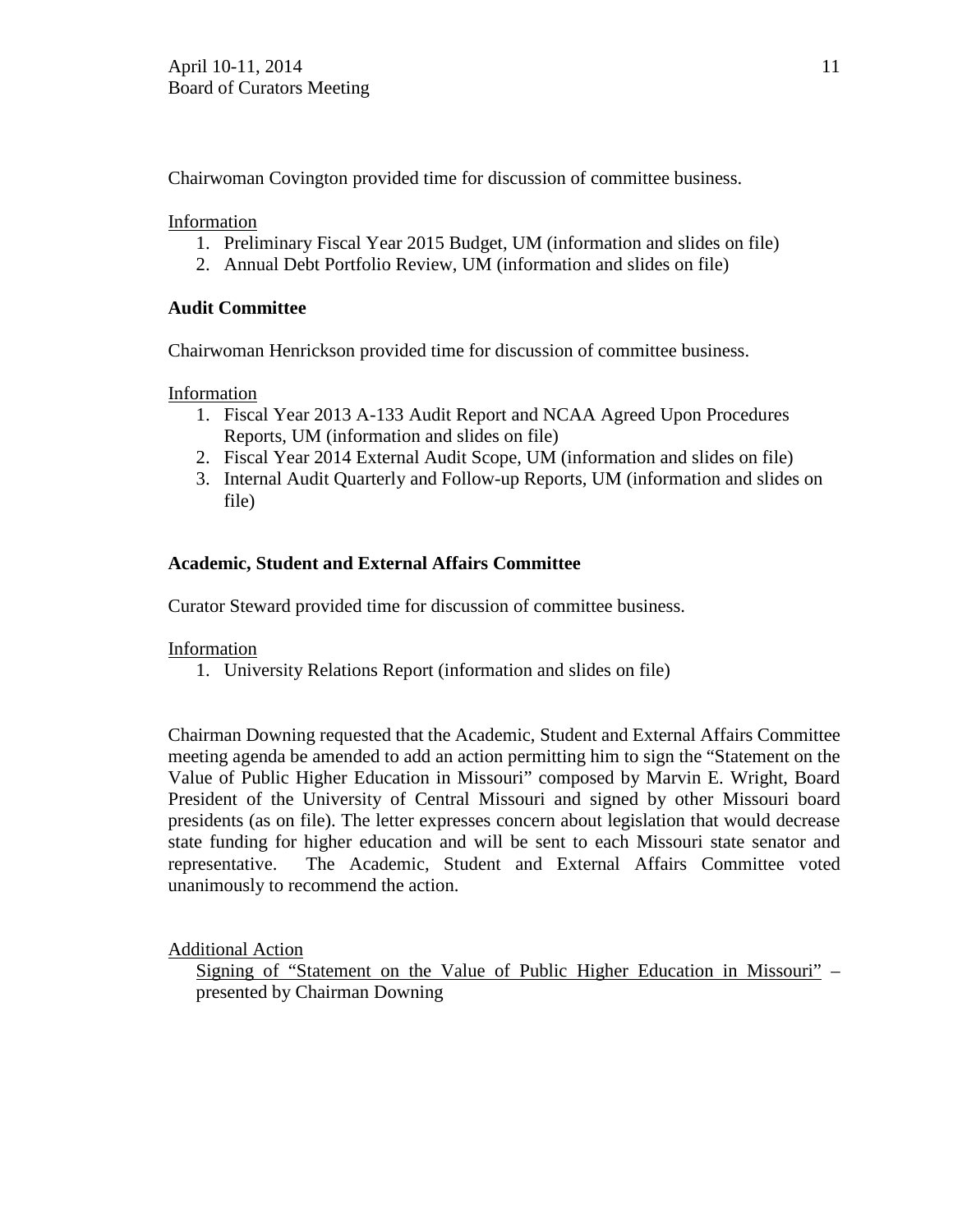It was recommended by the Academic, Student and External Affairs Committee,

moved by Curator Steward and seconded by Curator Goode, that the following action be

approved:

that Chairman Downing be permitted to sign the "Statement on the Value of Public Higher Education in Missouri" on behalf of the Board of Curators, which will be distributed to each Missouri state senator and representative (as on file with the minutes of this meeting).

Roll call vote:

Curator Bradley abstained. Curator Covington voted yes. Curator Cupps voted yes. Curator Downing voted yes. Curator Goode voted yes. Curator Henrickson voted yes. Curator Phillips voted yes. Curator Steward voted yes.

The motion carried.

### Action

1. Amendment, Collected Rules and Regulations 230.060 eLearning and Special Program Tuition and Fees – presented by Executive Vice President Foley (information on file)

It was recommended by Executive Vice President Henry C. Foley, endorsed by

President Timothy M. Wolfe, recommended by the Academic, Student and External

Affairs Committee, moved by Curator Steward and seconded by Curator Goode, that the

following action by approved:

that the Collected Rules and Regulations 230.060 eLearning and Special Program Tuition and Fees be revised:

## **230.060 eLearning and Special Program Tuition and Fees**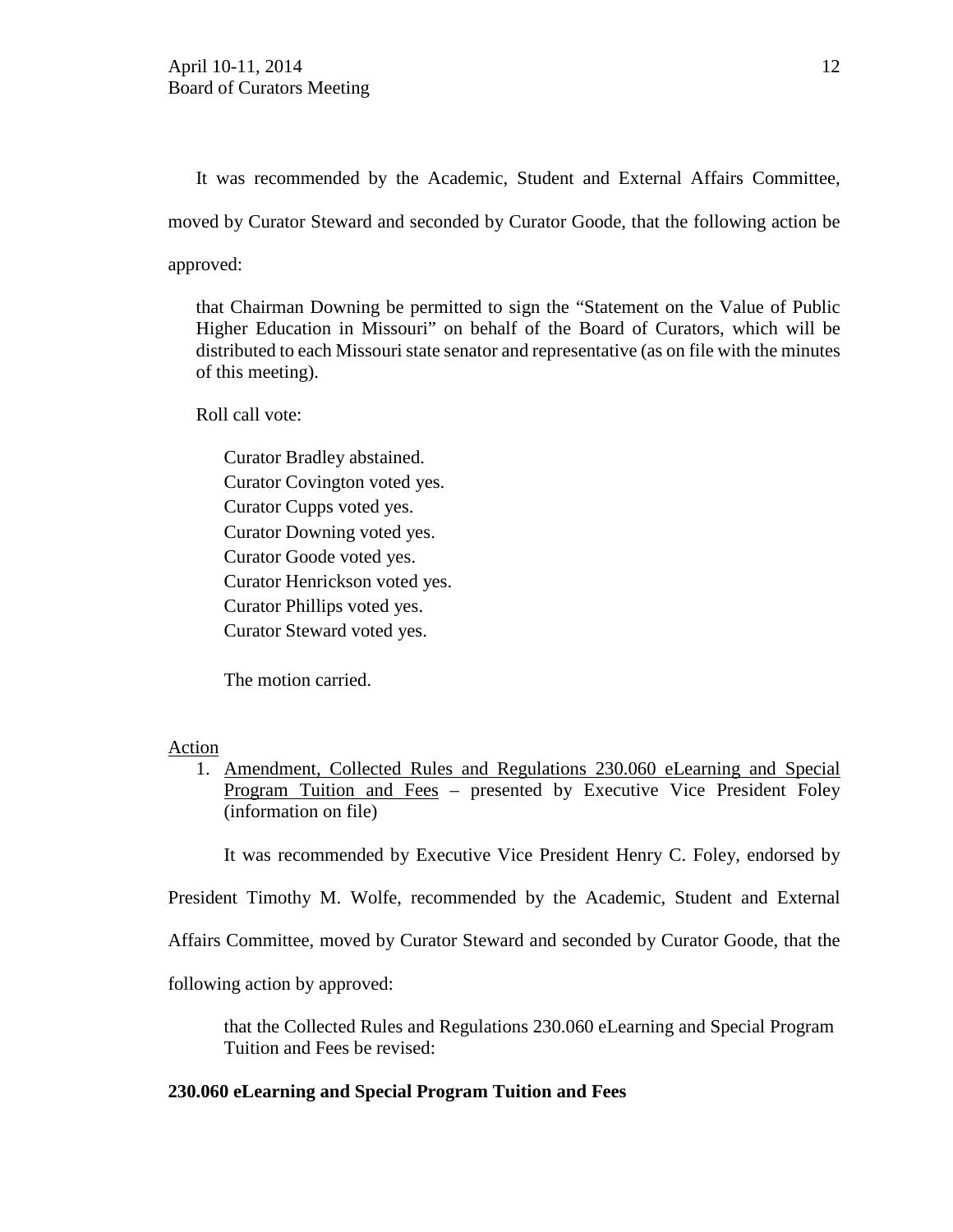### Bd. Min. 2-3-12; 4-10-14.

- A. Courses delivered primarily using eLearning technologies will use the following fee structure:
	- 1. For undergraduate courses and programs the standard undergraduate tuition for resident and non-resident students as appropriate will apply for students who attend classes on a UM campus. In some cases the courses or programs may require additional expenses and a supplemental fee may be charged with Board approval using the procedures outlined in Collected Rules and Regulations Section 230.010 - Tuition and Supplemental Course Fees. Exceptions in the form of a special tuition rate may be proposed to the Board for approval.
	- 2. For non-resident distance students the undergraduate eLearning tuition may fluctuate within the range of the current resident and non-resident rates based on market demand.
	- 3. For graduate and professional programs the tuition structure will be limited to a range approved by the Board of Curators. Each campus will submit a separate range for its tuition. The Chancellor is delegated the authority to determine the applicability of such tuition and to approve individual tuition rates consistent with the approved range for such tuition.
- B. When a complete self-contained graduate or professional degree program is designed as one curriculum entity and the complete program involves charges for such items as course materials, travel, lodging, meal expenses, technology equipment and/or charges for other components of the program in addition to the standard tuition and fees, a comprehensive program fee may be utilized that is market-driven, provided that such comprehensive program fee is approved by the chancellor and reported to the Board of Curators annually.
- C. Annually the campuses will provide detailed information to the Office of the Vice President for Academic Affairs who will provide a report to the Board outlining the instructional fees charged for such eLearning and Special Programs.

Roll call vote:

Curator Bradley voted yes.

Curator Covington voted yes.

Curator Cupps voted yes.

Curator Downing voted yes.

Curator Goode voted yes.

Curator Henrickson voted yes.

Curator Phillips voted yes.

Curator Steward voted yes.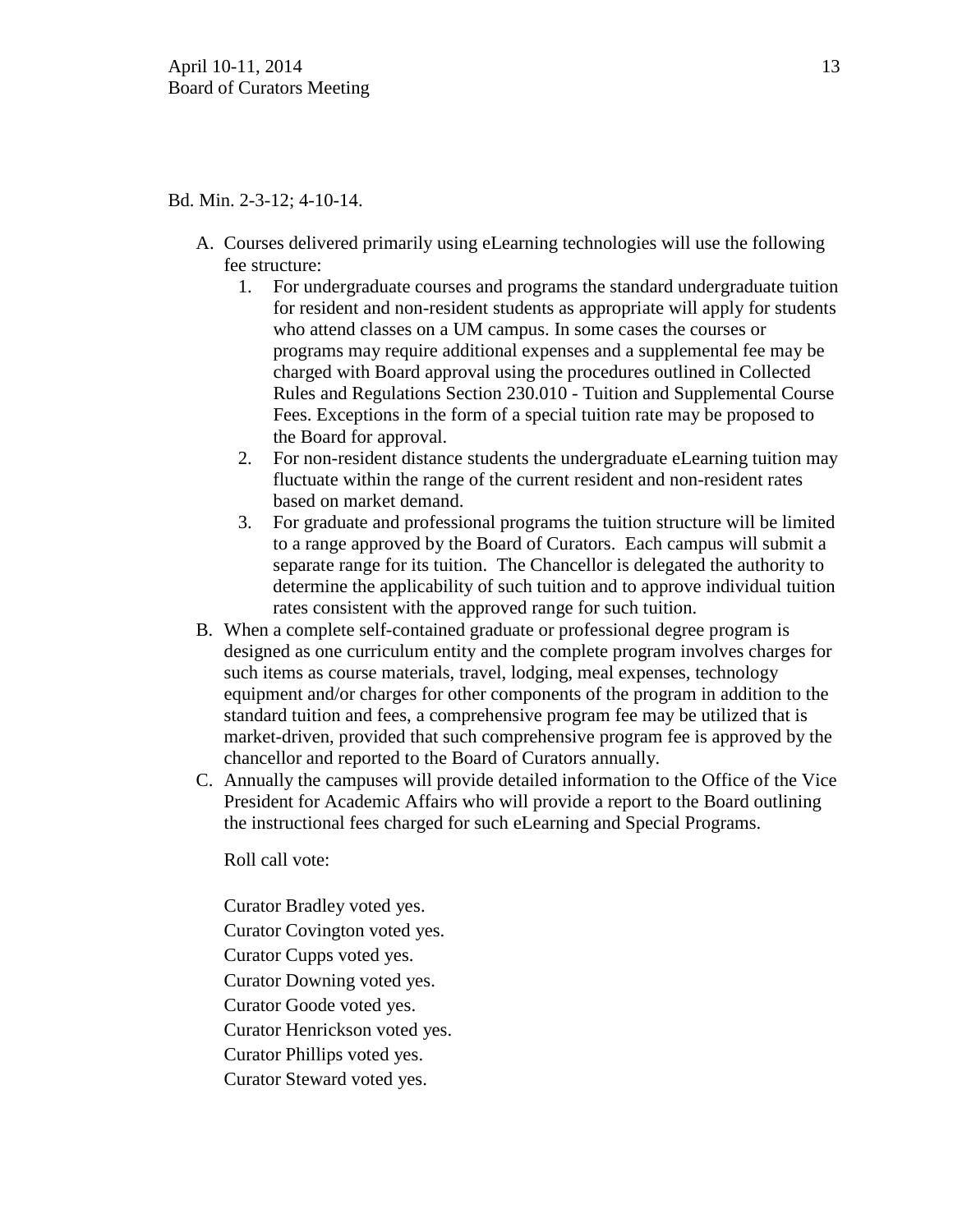The motion carried.

The public session of the Board of Curators meeting recessed at 3:53 P.M.

### **BOARD OF CURATORS MEETING – EXECUTIVE SESSION**

A meeting of the University of Missouri Board of Curators was reconvened in executive session at 4:00 P.M., on Thursday, April 10, 2014, in the Silver and Gold Room of the Havener Center on the Missouri University of Science and Technology campus, Rolla, Missouri, pursuant to public notice given of said meeting. Curator Don Downing, Chairman of the Board of Curators, presided over the meeting.

Present The Honorable David R. Bradley The Honorable Ann K. Covington The Honorable Donald L. Cupps The Honorable Don M. Downing The Honorable Wayne Goode The Honorable Pamela Q. Henrickson The Honorable John R. Phillips The Honorable David L. Steward

Also Present Mr. Timothy M. Wolfe, President Mr. Stephen J. Owens, General Counsel Dr. R. Bowen Loftin, Chancellor for University of Missouri-Columbia Ms. Tracy Mulderig, Student Representative to the Board of Curators Mr. Tom Richards, Treasurer and Interim Vice President of Finance

### **Audit Committee – Executive Session**

Performance Review of External Auditors, UM - No action taken.

Report of Audit and Legal Advice – presented by General Counsel Owens and Chancellor Loftin – No action taken.

Chancellor Loftin excused himself from the meeting.

### **General Business**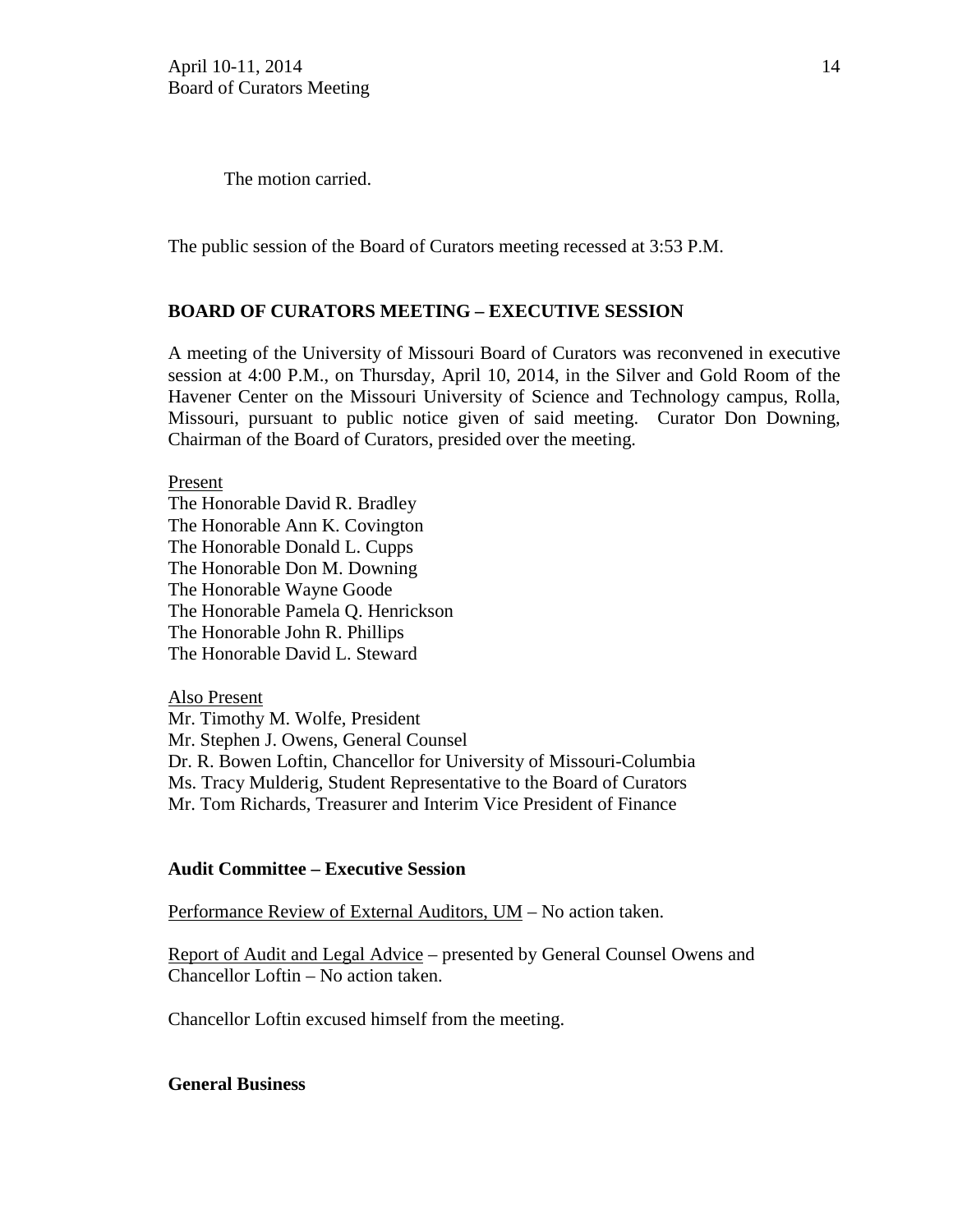$242$ Ground Lease, MU – this item is excluded from the minutes and may be given public notice upon completion of the matter.

<sup>243</sup>Property Lease, UMKC – this item is excluded from the minutes and may be given public notice upon completion of the matter.

<sup>244</sup>Approval, Acceptable Use, UM – this item is excluded from the minutes and may be given public notice upon completion of the matter.

<sup>245</sup>Property Lease,  $S&T$  – this item is excluded from the minutes and may be given public notice upon completion of the matter.

The Board of Curators meeting recessed at 6:15 P.M. on Thursday, April 10, 2014.

### **Reception and Dinner for Board of Curators, President and General Officers (by Invitation)**

6:30 – 8:30 P.M. Thursday, April 10, 2014 Hosted by Chancellor Cheryl B. Schrader Location: Chancellor's Residence, 506 West Eleventh Street, Missouri University of Science and Technology campus, Rolla, Missouri

## **BOARD OF CURATORS MEETING – PUBLIC SESSION**

### **Missouri S&T Faculty Senate Breakfast and Presentation**

 $8:00 - 8:45$  A.M. Friday, April 11, 2014 Topic: Succeeding in Failure, presented by Drew Baughman, Missouri S & T Student Location: St. Pat's Ballroom C, Havener Center, Missouri University of Science and Technology campus A meeting of the University of Missouri Board of Curators reconvened in public session at 9:00 A.M., on Friday, April 11, 2014, in St. Pat's Ballroom A&B of the Havener Center on the Missouri University of Science and Technology campus, Rolla, Missouri, pursuant to public notice given of said meeting. Curator Don Downing, Chairman of the Board of Curators, presided over the meeting.

Present The Honorable David R. Bradley The Honorable Ann K. Covington The Honorable Donald L. Cupps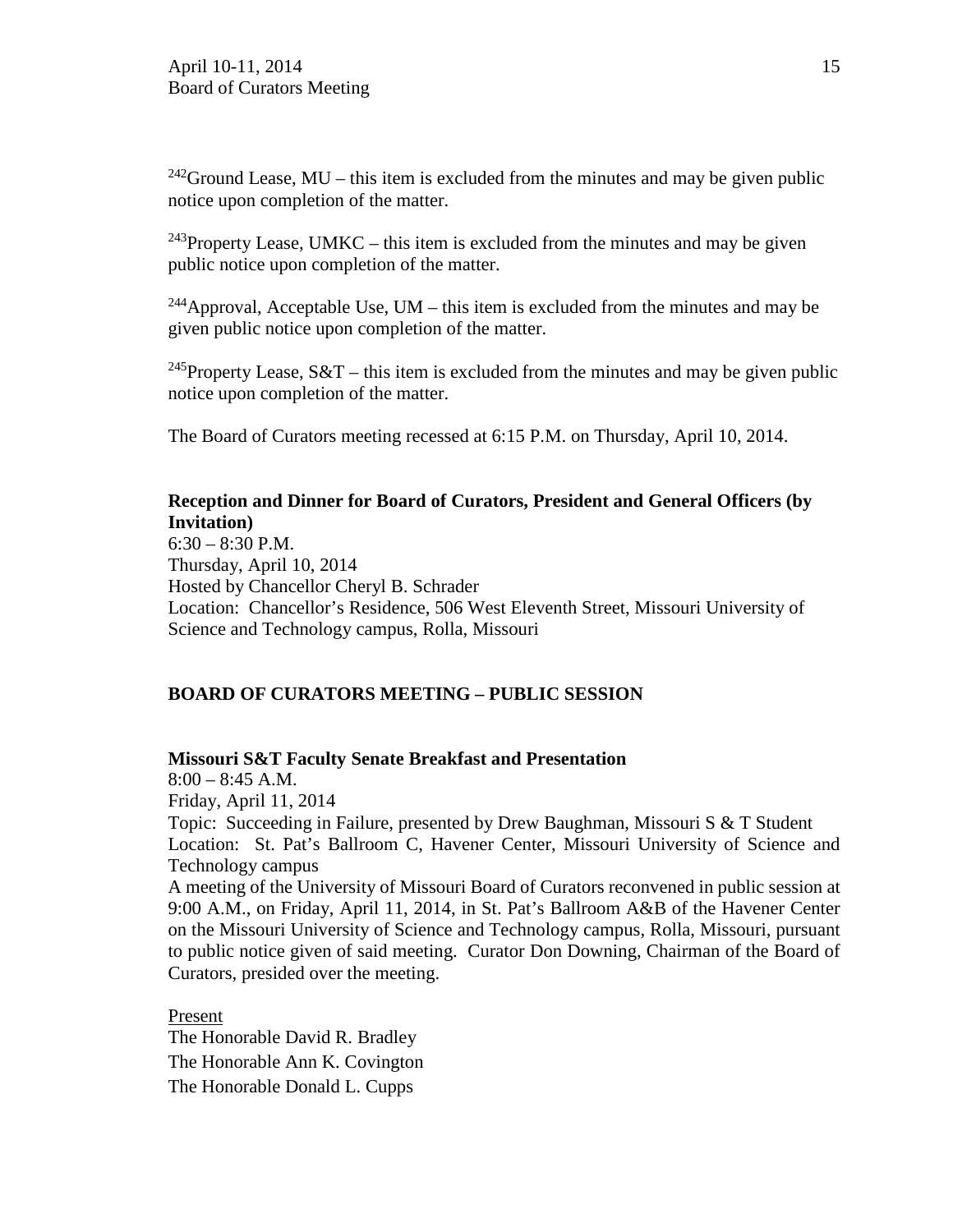The Honorable Don M. Downing The Honorable Wayne Goode The Honorable Pamela Q. Henrickson The Honorable John R. Phillips The Honorable David L. Steward

#### Also Present

Mr. Timothy M. Wolfe, President Mr. Stephen J. Owens, General Counsel Ms. Phyllis Hawk, Assistant to the Secretary of the Board of Curators Miss Tracy H. Mulderig, Student Representative to the Board of Curators Dr. Gary Allen, Vice President for Information Technology Dr. Henry "Hank" Foley, Executive Vice President of Academic Affairs Dr. Thomas F. George, Chancellor for University of Missouri – St. Louis Mr. Stephen C. Knorr, Vice President for University Relations Dr. R. Bowen Loftin, Chancellor for University of Missouri-Columbia Mr. Leo E. Morton, Chancellor for University of Missouri – Kansas City Mr. Tom Richards, Treasurer and Interim Vice President of Finance Dr. Betsy Rodriguez, Vice President for Human Resources Dr. Cheryl B. Schrader, Chancellor for Missouri University of Science and Technology Dr. Robert W. Schwartz, Chief of Staff Mr. John Fougere, Chief Communications Officer, UM System Media representatives

A meeting of the Governance, Resources and Planning Committee was convened at 9:00 A.M. and recessed at 9:40 A.M. on Thursday April 11, 2014.

### **Governance, Resources and Planning Committee**

#### Action

It was recommended by Chancellor Schrader, endorsed by President Wolfe,

recommended by the Governance, Resources and Planning Committee, moved by Curator

Goode and seconded by Curator Steward, that the following action be approved:

that the 2013 Missouri University of Science and Technology Campus Master Plan Update be approved (as on file).

Roll call vote: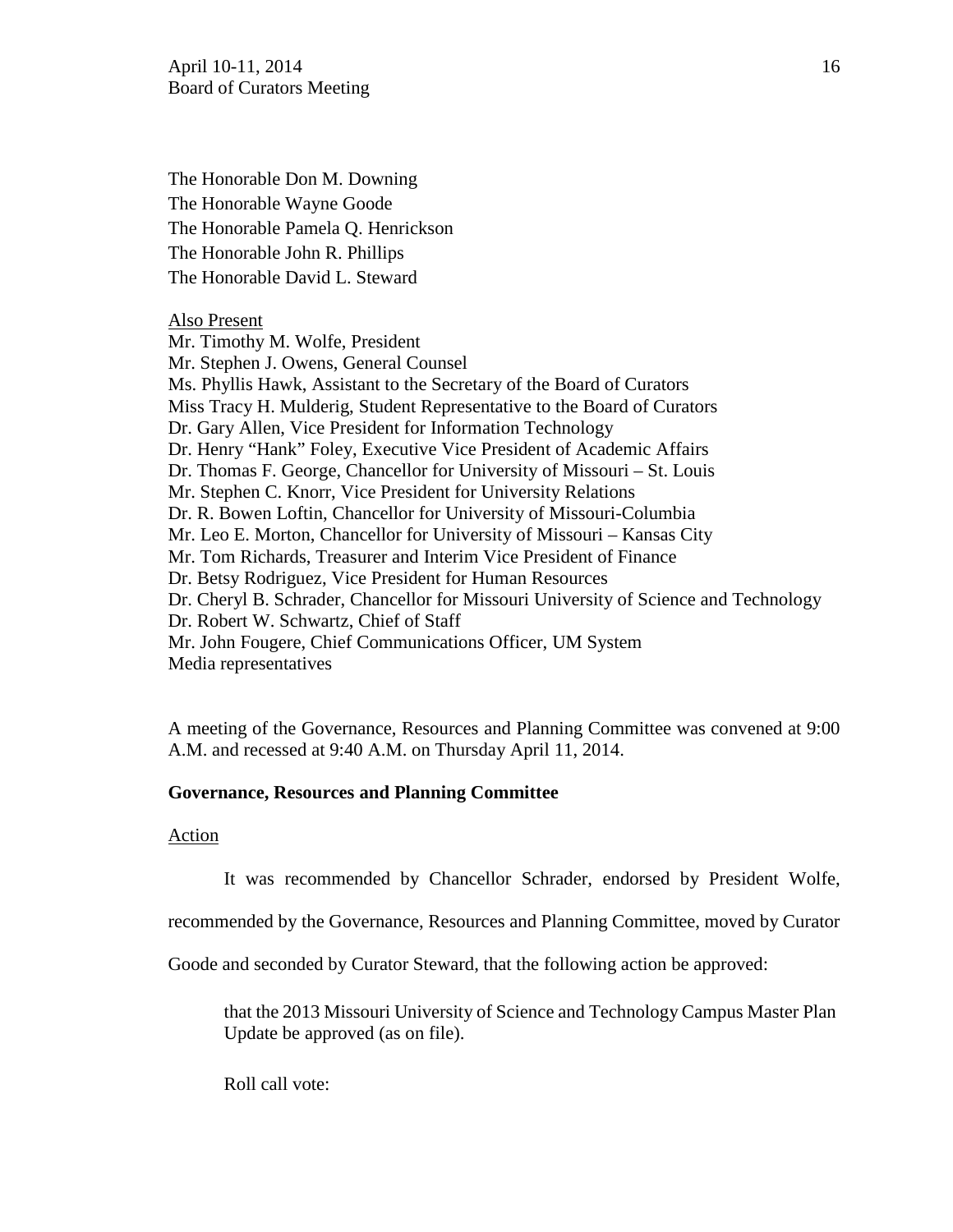Curator Bradley voted yes. Curator Covington voted yes. Curator Cupps voted yes. Curator Downing voted yes. Curator Goode voted yes. Curator Henrickson voted yes. Curator Phillips voted yes. Curator Steward voted yes.

The motion carried.

## **General Business**

Board Chairman's Report – Alternative Source of Revenue: Research and Tech Transfer presented by Executive Vice President Foley (slides on file)

UM System President's Report – People Investment, Productivity and Benchmarks presented by President Wolfe (slides on file)

Missouri University of Science and Technology Strategic Plan Highlights – presented by Chancellor Schrader (information on file)

## **Consent Agenda**

It was endorsed by President Wolfe, moved by Curator Goode and seconded by

Curator Steward, that the following items be approved by consent agenda:

- 1. Minutes, January 29 February 1, 2014 Board of Curators Meeting
- 2. Minutes, January 29 February 1, 2014 Board of Curators Committee Meetings
- 3. Minutes, February 5, 2014 Executive Committee Meeting
- 4. Minutes, February 11, 2014 Executive Committee Meeting
- 5. Minutes, February 18, 2014 Compensation and Human Resources Committee Meeting
- 6. Minutes, March 5, 2014 Special Board of Curators Meeting
- 7. Degrees, Spring Semester 2014 for all campuses
- 8. Transition Assistance Program Extension, UM
- 9. Energy Loan Program of the Missouri Department of Economic Development/Division of Energy, S&T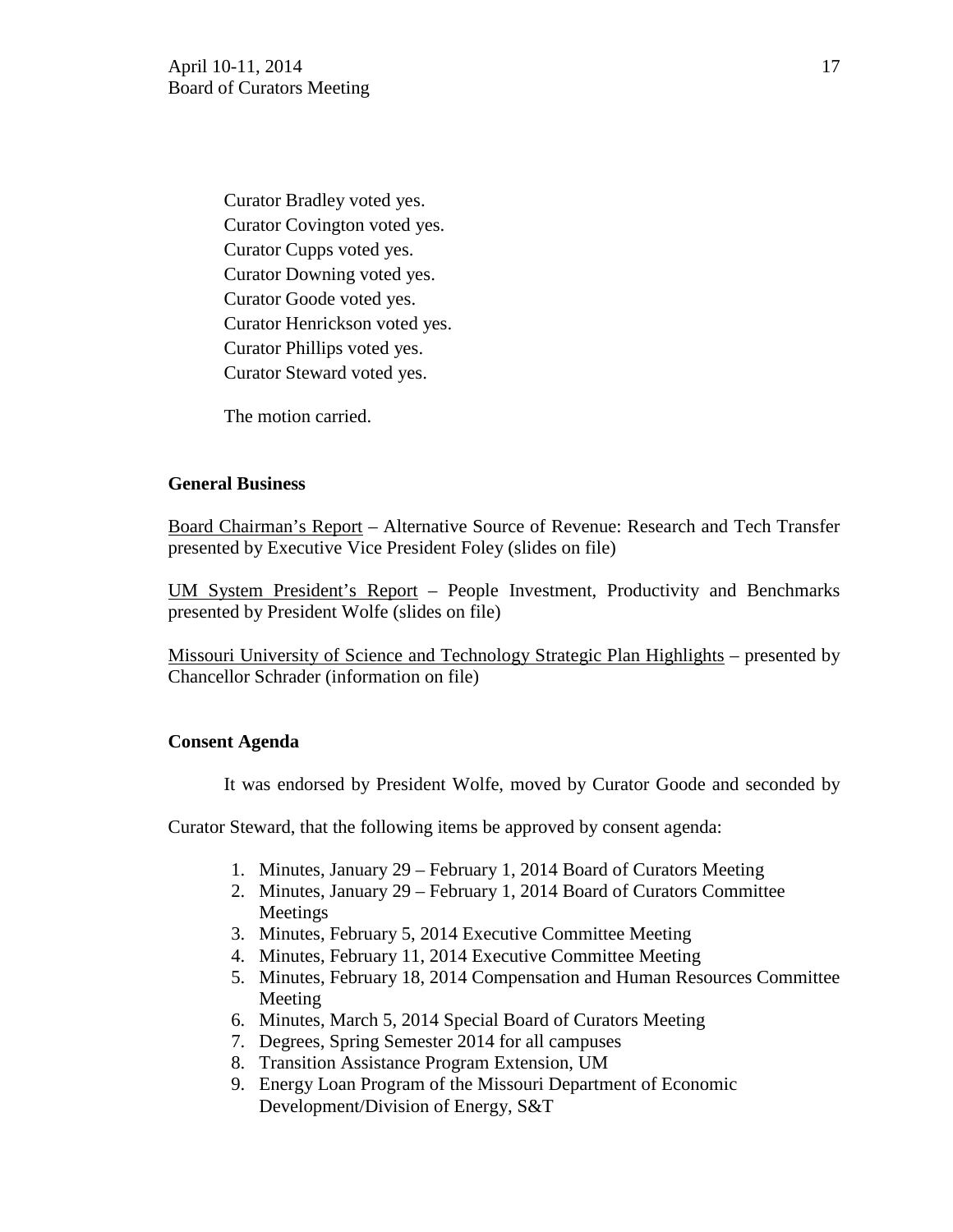- 10. Amendment to Collected Rules and Regulations 70.060 Consulting, Design and Construction, UM
- 11. Amendment to Collected Rules and Regulations 80.010 Procurement, UM
- 12. Sole Source, Nano Institute Equipment, MU

Roll call vote:

Curator Bradley was absent. Curator Covington voted yes. Curator Cupps voted yes. Curator Downing voted yes. Curator Goode voted yes. Curator Henrickson voted yes. Curator Phillips voted yes. Curator Steward voted yes.

The motion carried.

- 1. Minutes, January 29 February 1, 2014 Board of Curators meeting as provided to the curators for review and approval.
- 2. Minutes, January 29 February 1, 2014 Board of Curators Committee meetings as provided to the curators for review and approval.
- 3. Minutes, February 5, 2014 Executive Committee meeting as provided to the curators for review and approval.
- 4. Minutes, February 11, 2014 Executive Committee meeting as provided to the curators for review and approval.
- 5. Minutes, February 18, 2014 Compensation and Human Resources Committee meeting – as provided to the curators for review and approval.
- 6. Minutes, March 5, 2014 Special Board of Curators meeting as provided to the curators for review and approval.
- 7. Degrees, Spring Semester 2014 for all campuses The action of the President of the University of Missouri System in awarding degrees and certificates to candidates recommended by the various faculties and committees of the four University of Missouri System campuses who fulfill the requirements for such degrees and certificates at the end of the Spring Semester 2014, shall be approved, and that the lists of said students who have been awarded degrees and certificates be included in the records of the meeting.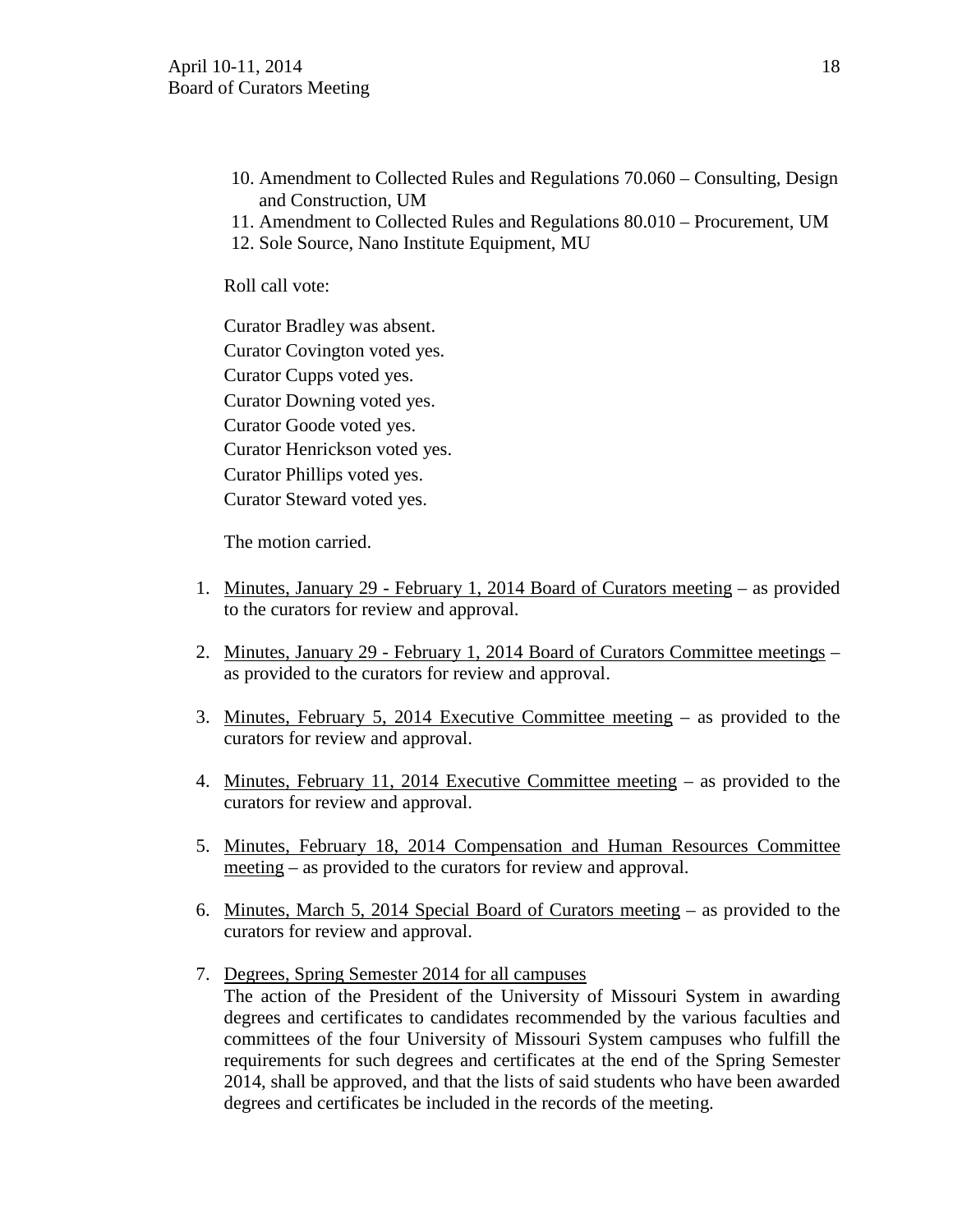8. Transition Assistance Program Extension, UM

The Transition Assistance Program for Administrative, Service & Support Employees to be extended through June 30, 2015. This program, originally approved by the Board of Curators in February 2009, was effective March 1, 2009 and was to remain in place until June 30, 2010. Due to the continued budget situation, the Board has granted annual extensions of the program through June 30, 2011, June 30, 2012, June 30, 2013, and June 30, 2014. With continued fiscal constraints, it is proposed that the attached program (as on file with the minutes of this meeting) be extended through June 30, 2015.

9. Energy Loan Program of the Missouri Department of Economic Development/Division of Energy, S&T

Resolution:

WHEREAS, THE CURATORS OF THE UNIVERSITY OF MISSOURI ON BEHALF OF MISSOURI UNIVERSITY OF SCIENCE AND TECHNOLOGY, an authorized Borrower under the Energy Loan Program (the "Public Entity"), through the preparation of engineering plans and reports, has identified certain energy conservation measures which would benefit the Public Entity by reducing future energy costs to the Public Entity and has applied to the Missouri Department of Economic Development/Division of Energy ("DED/DE") for a loan to implement such energy conservation measures (the "Project") and

WHEREAS, at the Public Entity's request, DED/DE has agreed to lend to the Public Entity certain funds pursuant to Sections 640.651 to 640.686 of the Missouri Revised Statutes, as amended, ("Energy Act") up to the maximum amount authorized under the Energy Act based on engineering estimates of savings to be generated from the Project, provided that the Public Entity complies with the various terms and conditions set forth in the Energy Act and in 10 Code of State Regulations 140-2.010 *et seq.*, as amended (the "Regulations"); and

WHEREAS, DED/DE may fund this Loan pursuant to its Energy Loan Program (the "Program") from the proceeds of revenue bonds issued by the State Environmental Improvement and Energy Resources Authority (the "Authority") pursuant to a Bond Indenture authorizing the Authority bonds used to fund the Loan (the "Bond Indenture") among the Authority, DED/DE, and the bond trustee named therein (the "Bond Trustee"); and

WHEREAS, in connection with its participation in the Program, the Public Entity will be required to execute certain documents in connection with the Loan;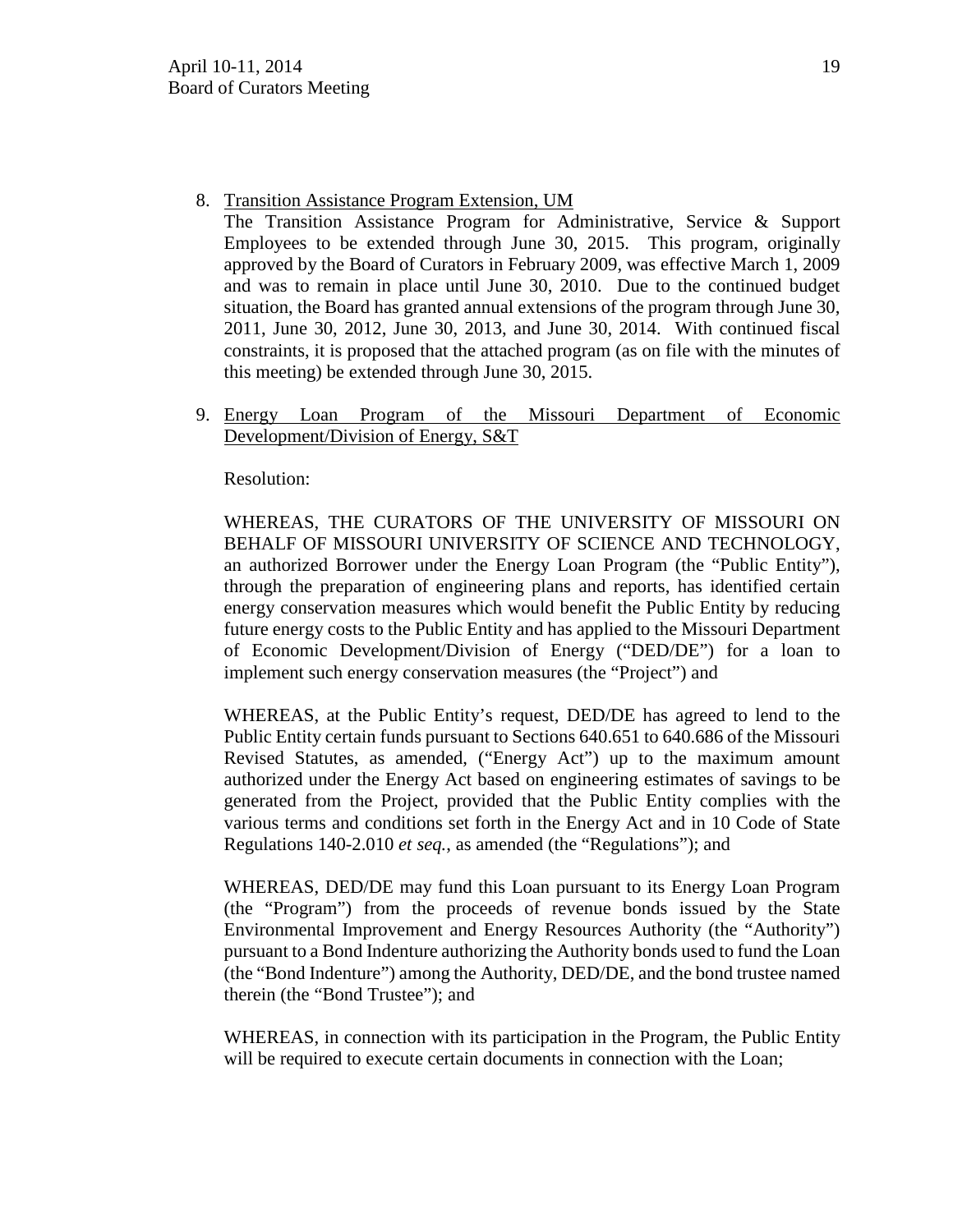NOW, THEREFORE, BE IT RESOLVED by the Governing Body of the Public Entity as follows:

**Section 1:** The Governing Body of the Public Entity hereby finds and determines that it is in the best interests of the Public Entity to enter into the Loan Agreement and execute the Promissory Note in order to obtain funds for the purpose of installing energy conservation measures within the Public Entity. The Governing Body has received approval as required by Section 640.653.2 Revised Statutes of Missouri, as amended. The total Loan amount is hereby authorized in the amount of **\$629,765.00**, which shall include (i) estimated maximum construction costs of **\$550,580.00**, plus interest to accrue during the period from any draws on the loan by the Public Entity until completion of construction of the Project, (ii) interest on the Loan during the term of the Loan at a rate of **2.5%**, and (iii) a loan origination fee of one percent (1%) of the principal amount of the Loan. Under the Loan Agreement, the Public Entity agrees to make semiannual payments equal to one half of the annual energy savings until the promissory note is retired.

**Section 2:** That the Public Entity hereby approves the form of the Loan Agreement, which is attached to this Resolution as Exhibit A, the blank form of Promissory Note, attached hereto as Exhibit C, which would reflect the total amount of Project Cost disbursements, one point origination fee and accrued interest as more fully described therein, and the form of Public Entity's Closing Certificate, attached hereto as Exhibit D.

**Section 3:** That the superintendent, city manager, chief administrative officer and/or chief financial officer of the Public Entity ("Public Entity Representative"), and each such person hereby is, authorized and empowered and directed to execute, enter into, deliver for and in the name of and on behalf of the Public Entity, under its corporate seal, the following documents (all of such documents, and such other documents, certificates and instruments as may be necessary to carry out the intent of this Resolution, together with any other documents and instruments contemplated thereby, or otherwise necessary or appropriate to effectuate the transaction contemplated thereby, being the "Program Documents"), the forms of which have been presented in draft to the Governing Body:

Exhibit A Loan Agreement; Exhibit C Promissory Note; Exhibit D Public Entity's Closing Certificate.

**Section 4:** That the governing Body of the Public Entity hereby approves the Project and authorizes the Public Entity Representative and such officers and employees as the Public Entity Representative may designate to proceed with arranging the financing for the Project, in furtherance of and subject to the requirements of this Resolution. The Public Entity Representative is hereby further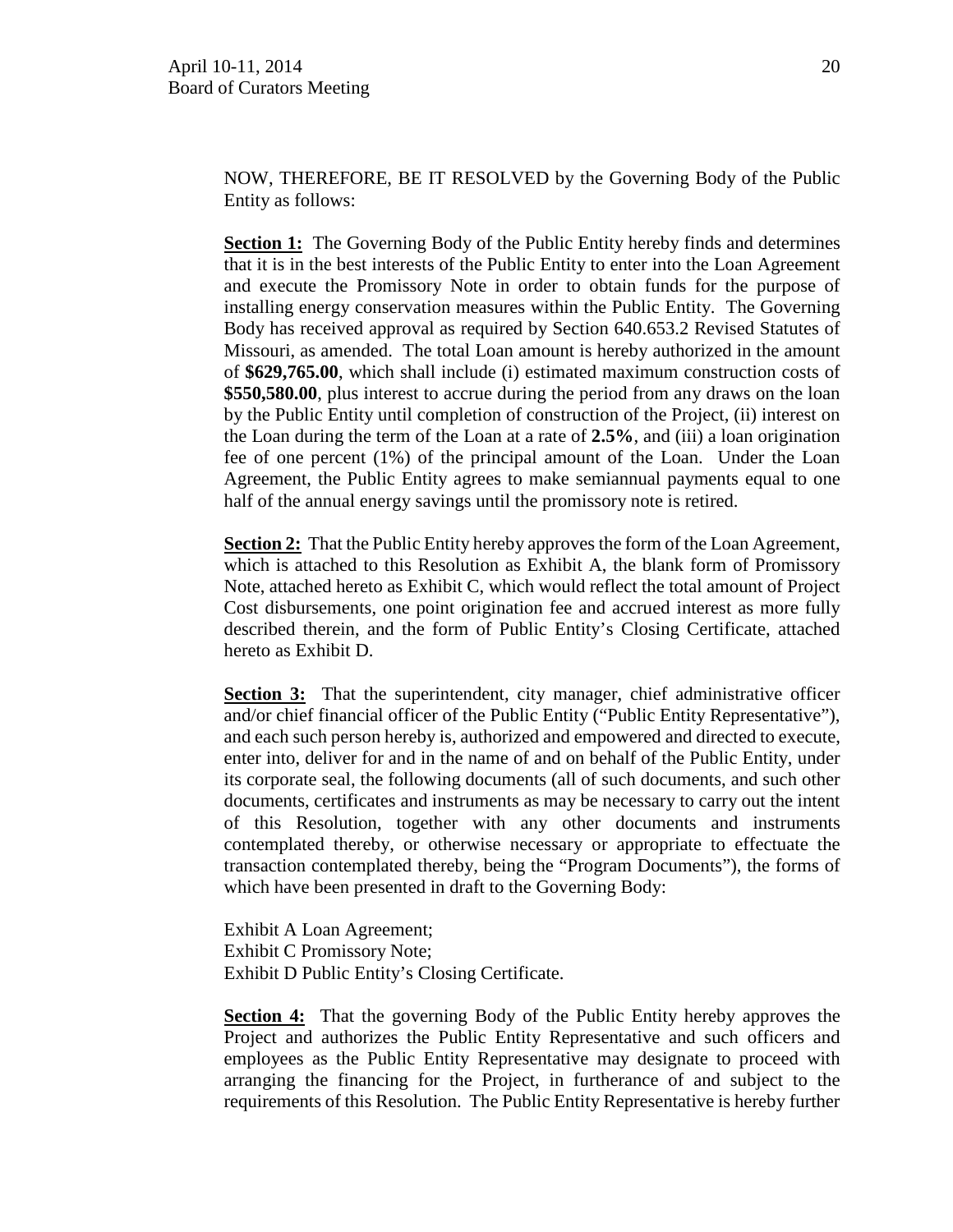authorized and empowered to execute the Program Documents with such additional modifications, corrections, amendments and deletions as shall, in the judgment of such Public Entity Representative, be necessary or appropriate, in the sole and absolute discretion of such officers, to effectuate the transactions contemplated by this Resolution, the execution of any such documents by any such Public Entity Representative constituting the conclusive evidence of his or her approval and the approval of the Public Entity to any such changes.

**Section 5:** That the amounts due under the Loan Agreement and the Promissory Note shall be limited obligations of the Public Entity payable solely from energy costs savings derived from the Project. Amounts due under the Loan Agreement and the Promissory Note shall not constitute a debt or liability of the Public Entity or of the State of Missouri or of any political subdivision thereof and such amounts shall not constitute an indebtedness within the meaning of any constitutional or statutory debt limitation or restriction.

**Section 6:** That the Public Entity recognizes that DED/DE may choose to fund the Loan under its Energy Loan Program in cooperation with Authority through the issuance and sale of tax-exempt bonds by the Authority, and that a portion of the proceeds of the Bonds may be used to reimburse the Public Entity for any advances made by Public Entity in connection with the Project.

10. Amendment to Collected Rules and Regulations 70.060 – Consulting, Design and Construction, UM

## **70.060 Consulting, Design and Construction**

Bd. Min. 12-12-64, p. 26,063; Amended Bd. Min. 11-19-76; 8.250 R.S.Mo 1929; Bd. Min. 5-5-89, Amended Bd. Min. 12-15-95; Bd. Min. 9-27-01; Bd. Min. 3-22-02; Bd. Min. 12-11-03, Bd. Min. 5-5-06, Bd. Min. 10-5-07, Bd. Min. 9-24-10, Bd. Min. 8-19-11, Bd. Min. 1-31-13; Bd. Min. 4-11-14.

- A. The President shall have the authority to hire consultants and administer facilities design and construction operations in conformance with these Collected Rules and Regulations.
- B. Board of Curators approval shall be obtained for:
	- 1. Campus master plans when significant changes are proposed, but not less than every three years.
	- 2. The architectural and engineering consultant fees and the project budget, funding and scope of work for Capital Improvements projects with a total project cost of \$5,000,000 or more, or debt financed projects, before the design of the project is started. This does not include the pre‐design programming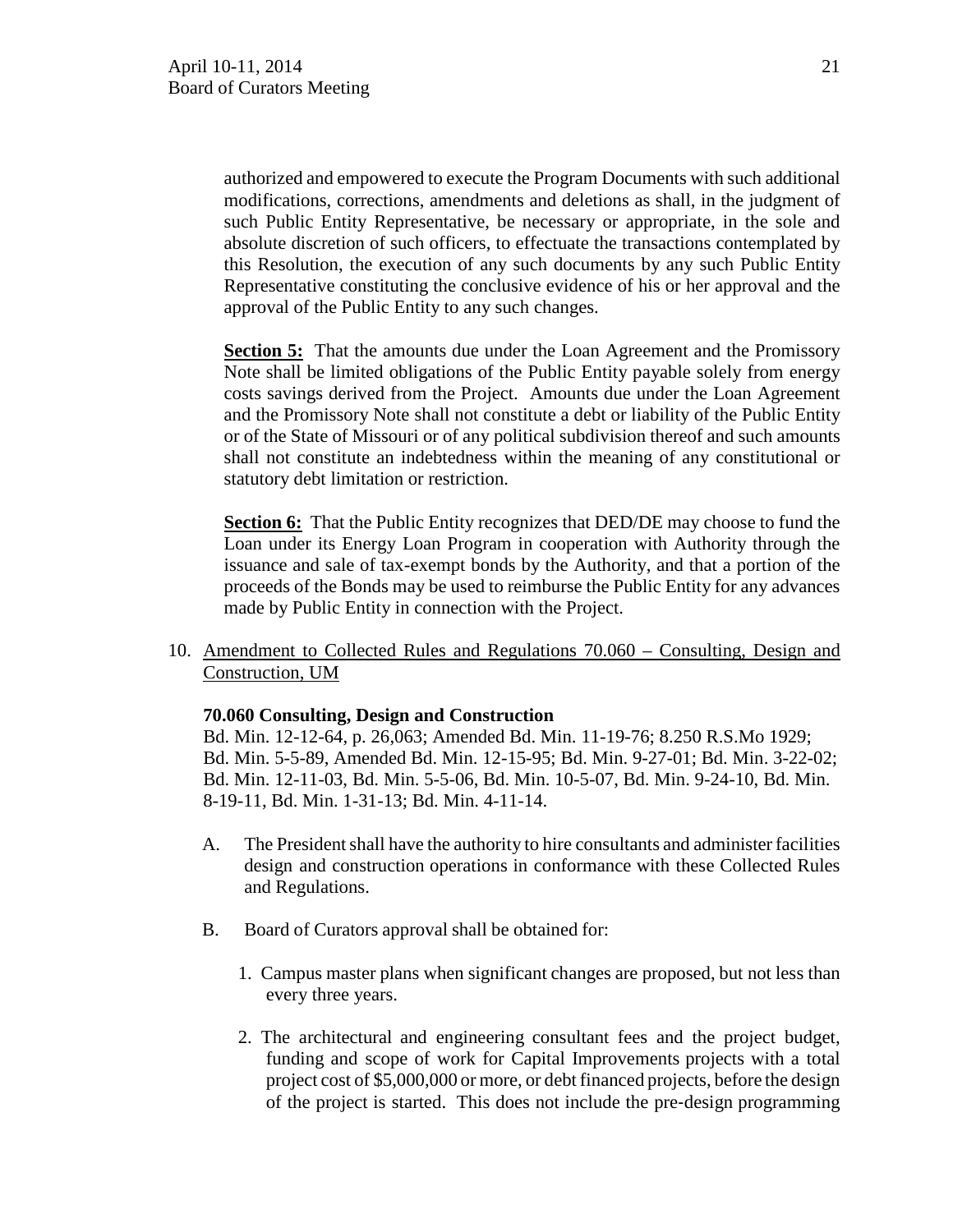and planning to develop the estimated project cost, scope of work, and justification.

- 3. The architectural and engineering consultant when the fees are more than \$500,000 and the project cost is less than \$5,000,000.
- 4. If a previously approved Capital Improvement project changes substantially in size, scope, or cost, or the source of funds changes significantly, the Capital Improvement project shall be reapproved before construction begins, the Guaranteed Maximum Price is increased, or, in the case of a project that includes a series of construction contracts, the next construction contract is approved.
- C. Debt Financed Capital Improvement Projects
	- 1. Board of Curators approval shall be obtained for the use of debt financing on a project prior to bidding.
	- 2. Facilities and Administrative Cost Recovery may be used as an identified funding source for the debt service on debt issued to build research and academic buildings at the University of Missouri, on a facility for which the Board has approved a business plan. The approval of a business plan must occur prior to hiring architectural and engineering consultants. See CRR 145.010 "*Policy for Management and Oversight of Debt and Derivatives*" for overall limitations on this funding source.
- D. Project Design of new buildings and building additions with a total project cost greater than \$5,000,000 will be presented to the Board of Curators for informational review before design is complete and construction contracts are awarded.
- E. An annual report shall be provided to the Board for construction contracts, including Construction Manager contracts, more than \$500,000.
- F. The Board of Curators will review the Capital Project Plan annually.
- G. Competitive bids are not required for: 1. Projects estimated at less than \$25,000, if there are no savings or advantages to bidding.
- H. Master Construction Agreements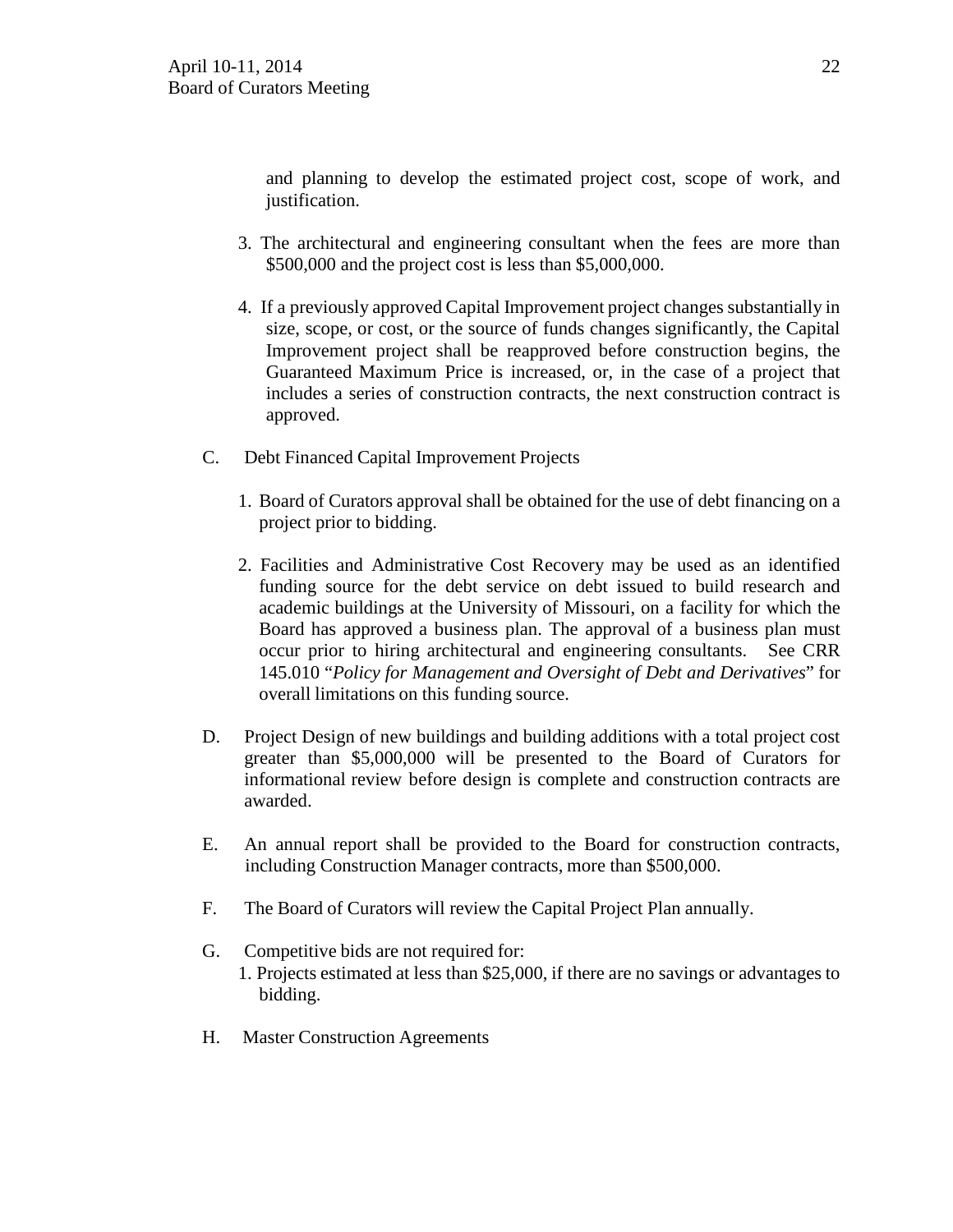- 1. Master Construction Agreements shall be competitively bid including price, firms' qualifications and quality of services provided in evaluating the best proposal.
- 2. Individual projects may be performed under Master Construction Agreements without seeking competitive bids for the individual projects.
- 3. The construction cost for individual projects performed by Master Construction Agreements shall not exceed \$1,000,000.
- 4. Master Construction Agreements shall be annual agreements with annual renewals not to exceed a total contract period of (5) five years.
- 5. Individual projects performed under a Master Construction Agreement would not be advertised for bidding.
- I. Codes and Standards
	- 1. All facilities shall comply with International Code Council (ICC) Codes. Codes and standards required by accreditation agencies will also be used unless the ICC requirements are more stringent. In the event that special design features and/or construction systems are not covered in the ICC codes, the applicable edition of the National Fire Protection Association (NFPA) family of standards and/or the NFPA 101 Life Safety Code shall be used.

2. All facilities shall be in conformance with the Americans with Disabilities Act.

- J. Construction projects, other than individual projects performed on master construction agreements, estimated to cost \$100,000 or more shall be advertised for bid for five days in two newspapers with a circulation of at least 50,000, and at least two times over a 10 day period in a newspaper located in the county where the work is located, or advertised through an electronic medium if this method is more advantageous in soliciting competitive bids.
- K. Notwithstanding any provision herein to the contrary, the Board of Curators may, at its discretion, dispense with the competitive bidding and advertising requirements in this Section 70.060 as they relate to the construction of a building on University property if a private donor providing all or substantially all of the money for such construction project specifies, as a condition precedent to the donation, the architect and/or the general contractor to be utilized. In exercising its discretion concerning such donations, the Board of Curators' considerations will include, but not necessarily be limited to, the capabilities and prior experience of the architect and/or general contractor with similar construction projects, the ability of the University to assure that the building meets all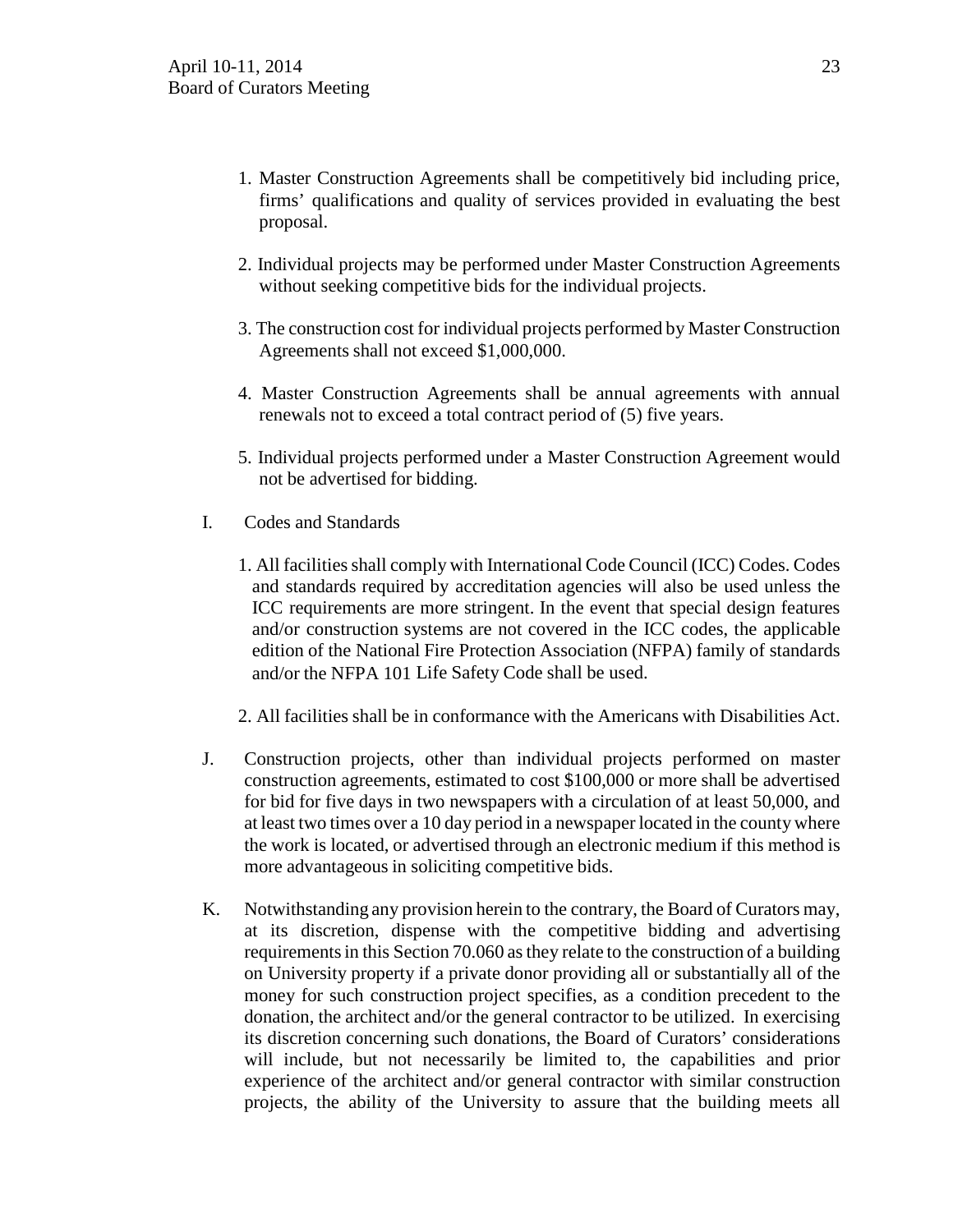applicable construction standards and codes, any conflicts of interest that may exist for the donor, the architect and/or general contractor and the ability of the University to assure compliance with all applicable contract terms and laws related to such construction projects. Any such approval by the Board of Curators to dispense with the competitive bidding and advertising requirements in this Section 70.060 shall be contingent upon the willingness of the specified architect and/or general contractor to agree in writing to comply with standard University contract terms and conditions and to perform such contractual obligations for a specified amount within the specified budget for the construction project.

- L. Preference shall be given to Missouri products and firms when such are equally or better suited for the intended purpose and can be obtained without additional cost. Firms are considered "Missouri firms" if they maintain a regular place of business in the State of Missouri.
- M. The prevailing wages in the community where construction takes place shall be required to be paid on all construction projects for construction work. Prevailing wages are not required to be paid for maintenance work.
- 11. Amendment to Collected Rules and Regulations 80.010 Procurement, UM

## **80.010 Procurement**

Bd. Min. 6-29-79; 6-15-56, p. 9,439-9,441; Ex. Min. 2-18-70, p. 2,384; Bd. Min. 10-31- 86; Bd. Min. 5-5-89, 5-6-93; Amended Bd. Min. 12-15-95; Bd. Min. 9-27-01; Bd. Min. 3-22-02; Bd. Min. 4-1-04, Bd. Min 6-14-13; Bd. Min. 4-11-14.

- A. The President shall have the authority to purchase supplies, equipment, and services in conformance with these Collected Rules and Regulations.
- B. The President shall also be authorized to:
	- 1. Participate in cooperative purchasing arrangements with any public entity or group, and execute purchase contracts for the University under these arrangements, provided the procurement methods and procedures of such entity or group are consistent with University policies; and to procure supplies and equipment for use at the University of Missouri-Columbia Hospital and Clinics at contract prices arrived at through bids or negotiations by the University Hospital Consortium of Atlanta, GA, when in the best interests of the University.
	- 2. Reject bids, reissue bids, or to purchase items or services, on the open market if they can be purchased at a better price than bid.
	- 3. Contract with other schools and colleges and with outside agencies for educational and training programs and for the use of facilities and instructors for regular University or extension courses.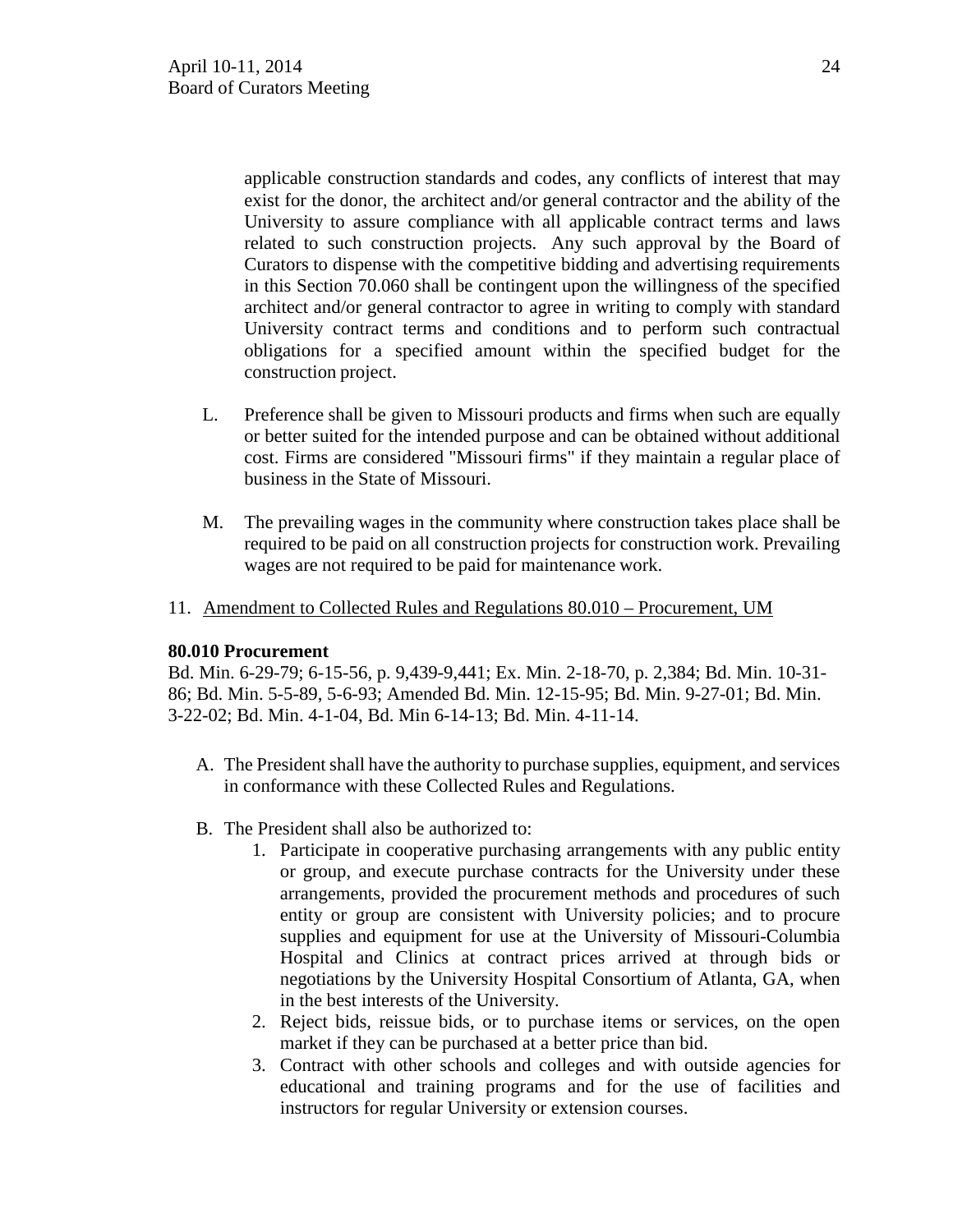- 4. Contract with authors relating to publications of books by the University Press.
- 5. Contract for the conduct of intercollegiate athletic programs.
- 6. Execute agreements for all intercollegiate athletic contracts for the scheduling of athletic contests, for broadcasting and telecasting athletic contests and for programs and concessions covering athletic contests.
- 7. Contract for purchase of items for resale in the normal operations of the University's bookstores or other auxiliary services, and waive bidding requirements when it is in the best interests of the University.
- C. Board of Curators approval shall be obtained for purchases for unique items or services which do not lend themselves to competitive bidding when the cost is more than \$500,000, except for proprietary licenses or maintenance agreements necessary for operation of University computing equipment or turbine and generator Original Equipment Manufacturers (OEM) for parts and labor, in which case the President shall be authorized to enter into these contracts.
- D. Competitive bids are not required for items and services valued at \$10,000 or less, if there are no savings or advantages if bid.
- E. Competitive bids shall be obtained when the estimated value exceeds \$10,000. However, purchases for unique items and services which do not lend themselves to competitive bidding may be purchased on a negotiated basis without bidding.
- F. Purchases estimated to cost \$25,000 or more shall be advertised in two newspapers in such places as are most likely to reach prospective bidders, or advertised in an electronic medium if this method is more advantageous in soliciting competitive bids.
- G. Preference shall be given to Missouri products, materials, services and firms when the goods or services to be provided are equally or better suited for the intended purpose and can be obtained without additional cost. Firms are considered "Missouri firms" if they maintain a regular place of business in the State of Missouri.
- H. An annual report shall be provided to the Board for purchases and competitively bid services contracts when the cost is more than \$1,000,000; equipment leases when the total cost is more than \$1,000,000 or when the lease term is more than five years.
- 12. Sole Source, Nano Institute Equipment, MU

That the Interim Vice President for Finance be authorized to enter into a sole-source contract with Bruker Corporation, Bellerica, MA, for a mass imaging spectrometer and nuclear magnetic resonance spectrometer at a cost of \$999,733.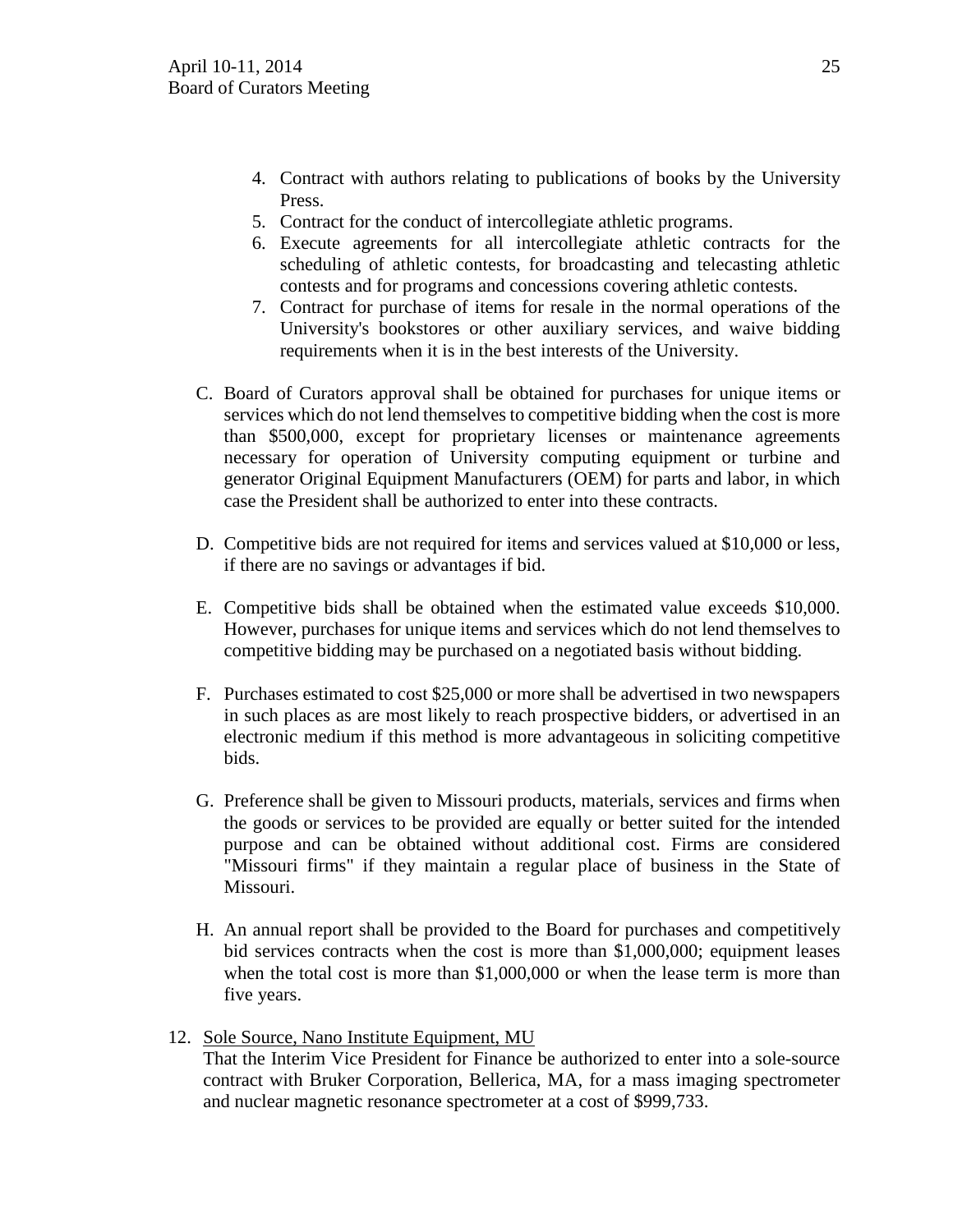Funding of the project budget is from the Nano Medicine General Operating Fund.

## Good and Welfare

Draft June 19-20, 2014 Board of Curators meeting agenda – no discussion (on file)

## Resolution, Student Representative to the Board of Curators, Amy J. Johnson

It was endorsed by President Wolfe, recommended by Chairman Downing, moved

by Curator Phillips and seconded by Curator Covington, that the following resolution

recognizing the dedicated service of Amy G. Johnson to the Board of Curators be approved:

## RESOLUTION

WHEREAS, Amy G. Johnson served with distinction as the Student Representative to the Board of Curators from February 2, 2012 until March 6, 2014; and

WHEREAS, during her term, she effectively, professionally and passionately represented the diverse interests of students from all four campuses of the University of Missouri System; and

WHEREAS, she demonstrated commitment, engagement and insight as she advocated for students and the student learning experience, constantly maintaining a positive attitude, offering compelling ideas and proving to be a good listener; and

WHEREAS, while addressing the Committees or the Board of Curators as a whole, she was an eloquent and articulate spokesperson who had the respect of the curators; and

WHEREAS, Amy participated in the first Student Representative Summit in 2012 for the purpose of exchanging ideas with fellow representatives and improving higher education in the state, and she hosted the second of these twice-yearly summit events as an ambassador for the University of Missouri System; and

WHEREAS, as a member of UMKC's Student Government Association, Amy served as President Pro-Tempore; as senator for the School of Biological Sciences; and as a member of the Constitution Committee; and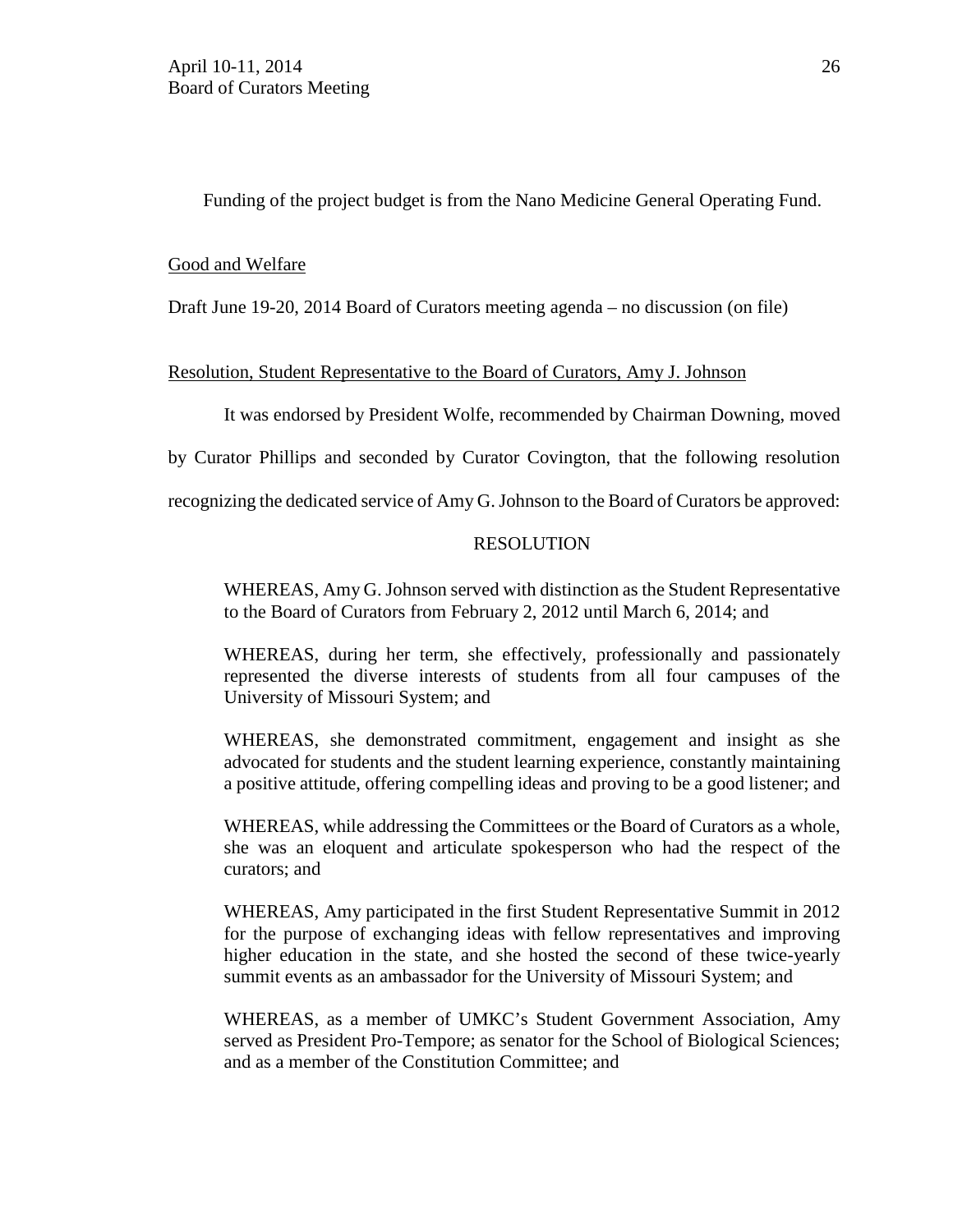WHEREAS, she was co-founder and vice-president of the UMKC American Medical Student Association; editor of the UMKC Lucerna Undergraduate Research Journal; student governor on the UMKC/Sodexo Board of Governors; a member of Omicron Delta Kappa, Mortar Board, and Golden Key Honor Societies, as well as vice-president of Phi Kappa Phi Honor Society; all while maintaining a 4.0 GPA; and

WHEREAS, after being published in the J*ournal of Psychological Inquiry,*  designing an eating disorder and health-related habits study in adolescents with Type I diabetes, and receiving a grant and presenting at the 2013 SEARCH Symposium, Amy found the time for an undergraduate honors thesis project in the lab of UMKC School of Nursing Endowed Professor Dr. Marco Brotto; and

WHEREAS, during her very active service on the Board of Curators, she also worked as a Health Economics & Research Outcomes Intern for Novo Nordisk, Incorporated during summer 2013; and

WHEREAS, using her personal experiences of having Type I diabetes, Amy has displayed compassion and leadership to others by volunteering at Camp Shawnee and Camp Tall Oaks for youth with diabetes and by serving as a member of the American Diabetes Association's Advocacy National Committee and the ADA's Youth Strategies National Committee; and

WHEREAS, in addition to performing her board and leadership duties, she will complete her studies and graduate in May 2014 from the University of Missouri-Kansas City with a Bachelor of Science Degree in Biology with emphasis on Cellular and Molecular Basis of Health and Disease and is sure to do great things in the world of science:

NOW, THEREFORE, BE IT RESOLVED, that the Board of Curators, on behalf of the students, faculty, staff and alumni of the University of Missouri System, and on behalf of the citizens of the State of Missouri, does hereby adopt this resolution in appreciation of the dedicated and devoted service of Amy G. Johnson; and

BE IT FURTHER RESOLVED, that the Secretary of the Board of Curators cause this resolution to be spread upon the minutes of this meeting and a duly inscribed copy thereof be furnished to Amy G. Johnson.

Roll call vote:

Curator Bradley voted yes. Curator Covington voted yes. Curator Cupps voted yes.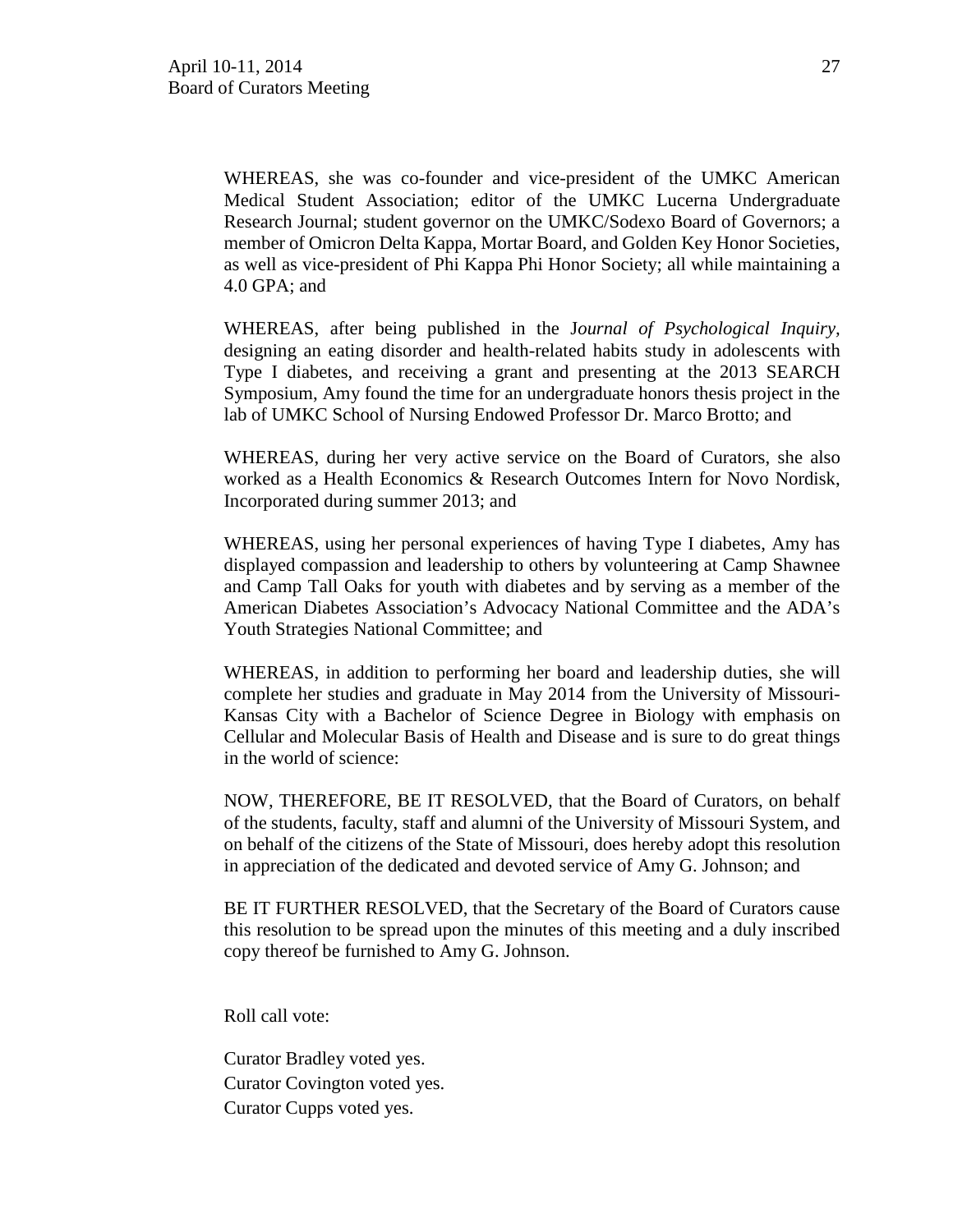Curator Downing voted yes. Curator Goode voted yes. Curator Henrickson voted yes. Curator Phillips voted yes. Curator Steward was absent.

The motion carried.

It was moved by Curator Goode and seconded by Curator Covington, that the public

session of the meeting of the Board of Curators, April 10-11, 2014, be adjourned.

Roll call vote:

Curator Bradley voted yes. Curator Covington voted yes. Curator Cupps voted yes. Curator Downing voted yes. Curator Goode voted yes. Curator Henrickson voted yes. Curator Phillips voted yes. Curator Steward was absent.

The motion carried.

The public session of the University of Missouri Board of Curators meeting was adjourned at 11:41 A.M. on Friday, April 11, 2014.

#### **Board of Curators Meeting – Executive Session**

A meeting of the University of Missouri Board of Curators was reconvened in executive session at 11:45 A.M., on Friday, April 11, 2014, in the Silver and Gold Room of the Havener Center on the Missouri University of Science and Technology campus, Rolla, Missouri, pursuant to public notice given of said meeting. Curator Don Downing, Chairman of the Board of Curators, presided over the meeting.

Present The Honorable David R. Bradley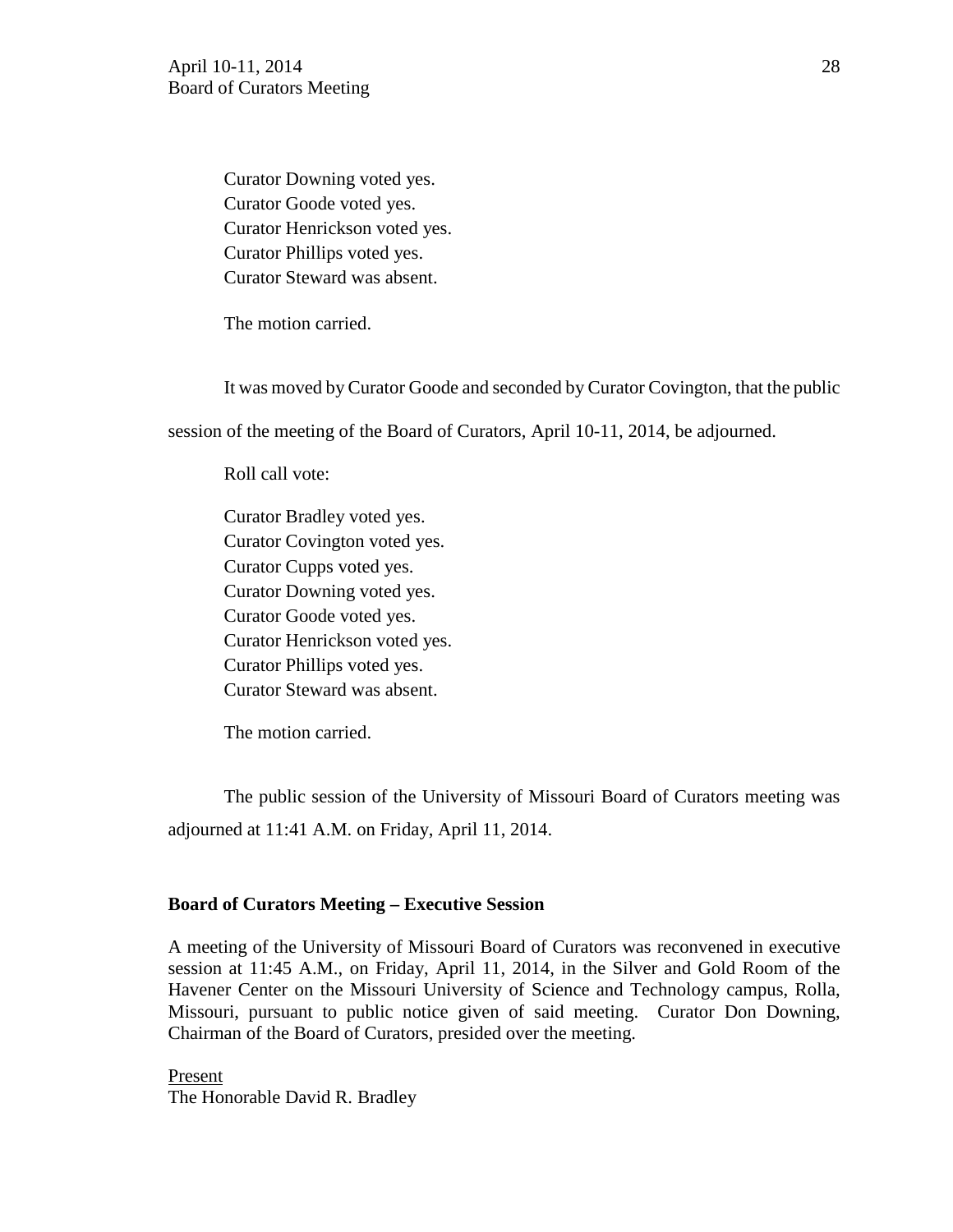The Honorable Ann K. Covington The Honorable Donald L. Cupps The Honorable Don M. Downing The Honorable Wayne Goode The Honorable Pamela Q. Henrickson The Honorable John R. Phillips The Honorable David L. Steward

Also Present Mr. Timothy M. Wolfe, President Mr. Stephen J. Owens, General Counsel Mr. Ed Dowd, Dowd Bennett LLP Ms. Lisa Hoppenjans, Dowd Bennett LLP Mr. Gabriel Gore, Dowd Bennett LLP Mr. James Martin, Dowd Bennett LLP Mr. Willie Epps, Dowd Bennett LLP

### **General Business**

Independent Counsel Report – presented by Dowd Bennett (information on file)

## Release of Dowd Bennett Report –

It was moved by Curator Steward and seconded by Curator Bradley, that the investigative report prepared by the Dowd Bennett firm, titled Independent Counsel's Report to the Board of Curators for University of Missouri and dated April 11, 2014 (the Report) may be made available to the public and shall not be treated as a closed record under the Missouri Sunshine Law (Ch. 610, RSMo), provided that this action is limited to the Report itself and that all applicable privileges (including, but not limited to attorney-client privilege, work product privilege, or self-critical analysis privilege), confidential status, and closed status shall be retained as to any other record, communication, or information.

Roll call vote of the Board of Curators:

Curator Bradley voted yes. Curator Covington voted yes. Curator Cupps voted yes.